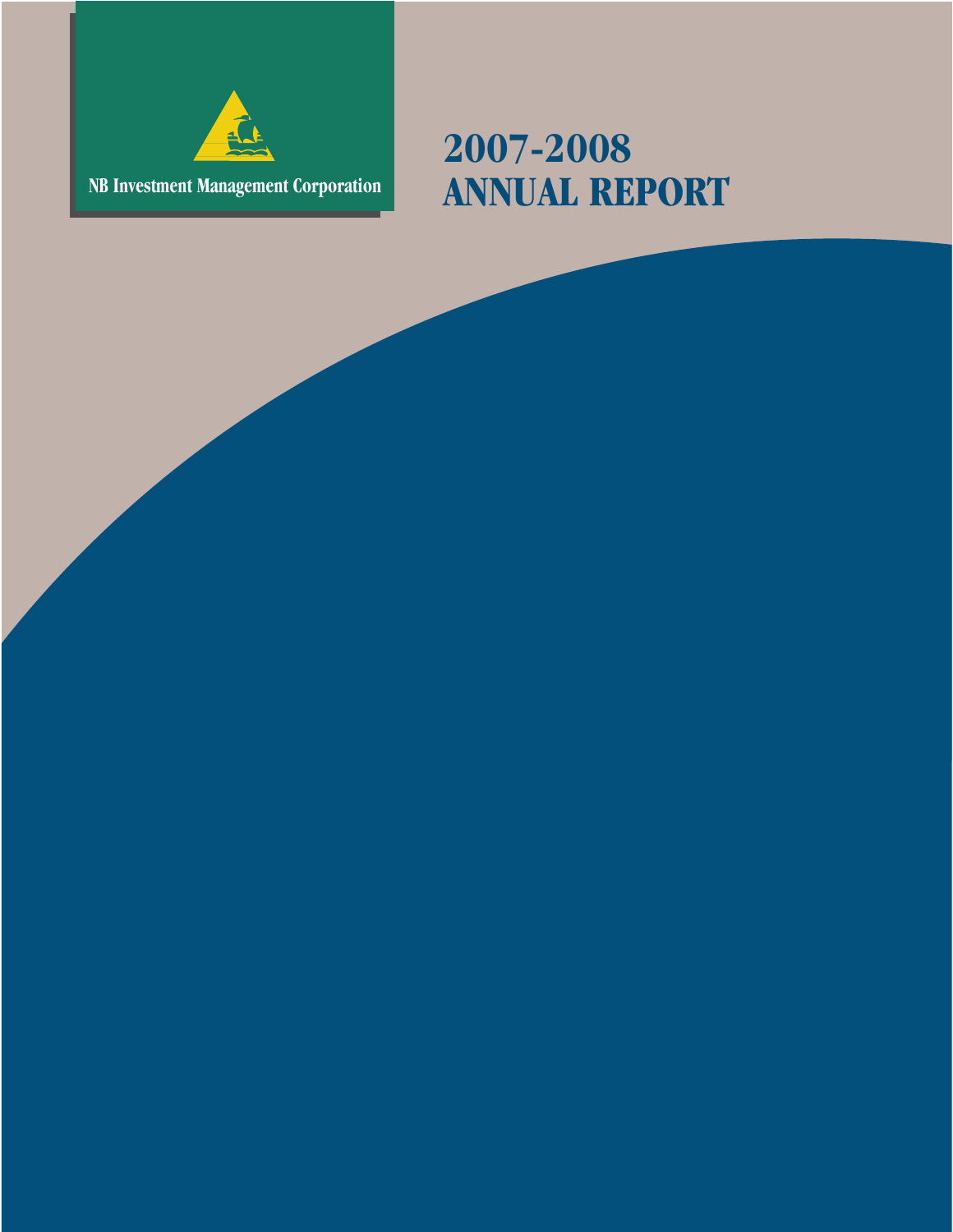#### *BOARD OF DIRECTORS*

**Gilles Lepage Michael W. Walton**<br>Chairperson of the Board **Michael Director** Chairperson of the Board

**Joel Attis Wiktor Askanas** Vice-Chairperson of the Board Chairperson of Human Resources and

**Don Moors, FCMC** Marc-Antoine Chiasson Director Director

**Réjean Bossé Sharon MacFarlane, CA** Director Chairperson of Audit Committee

Richard C. Speight, Q.C. Reno Thériault Chairperson of Governance Committee Director Director

**Cathy Rignanesi John Mallory** Director Director (ex officio, non-voting)

**John A. Sinclair** Director (ex officio)

#### *CORPORATE OFFICERS*

**John A. Sinclair Jan Imeson, CA** Chief Investment Officer

President and Chief Executive Officer Vice-President and Chief Financial Officer

**Norma Kennedy** Secretary of the Corporation

Compensation Committee

Director (ex officio)

Director

#### *CORPORATE LEADERSHIP TEAM*

**John A. Sinclair James Scott, CFA** President and Chief Executive Officer Vice-President Fixed Income Chief Investment Officer

**Dan Goguen, CA, FRM Jan Imeson, CA** 

**Mark Holleran, CFA** Vice-President Equities

Vice-President Private Markets Vice-President and Chief Financial Officer

#### **Contents**

| <b>Corporate Profile</b>                    | 1              |
|---------------------------------------------|----------------|
| <b>Corporate Mission</b>                    | 1              |
| <b>Corporate Vision</b>                     | $\overline{2}$ |
| <b>Corporate Values</b>                     | $\overline{2}$ |
| <b>Financial Highlights</b>                 | 3              |
| <b>Letter to Stakeholders</b>               | 7              |
| <b>Plan Governance</b>                      | 10             |
| <b>NBIMC's Investment Beliefs</b>           | 12             |
| <b>Management Discussion and Analysis</b>   | 13             |
| <b>Operating Costs</b>                      | 18             |
| <b>Compensation</b>                         | 19             |
| <b>Employee Activity in our Communities</b> | 22             |
| <b>Communications and Accountability</b>    | 22             |
| <b>Financial Statements</b>                 | 23             |
| <b>NB Investment Management Corporation</b> | 25             |
| <b>Public Service Superannuation Fund</b>   | 36             |
| <b>Teachers' Pension Fund</b>               | 37             |
| <b>Judges' Superannuation Fund</b>          | 38             |

**New Brunswick Investment Management Corporation** 440 King Street York Tower, Suite 581 Fredericton, New Brunswick E3B 5H8 Canada Tel: (506) 444-5800 Fax: (506) 444-5025 E-mail: nbimc@nbimc.com

Website: http://www.nbimc.com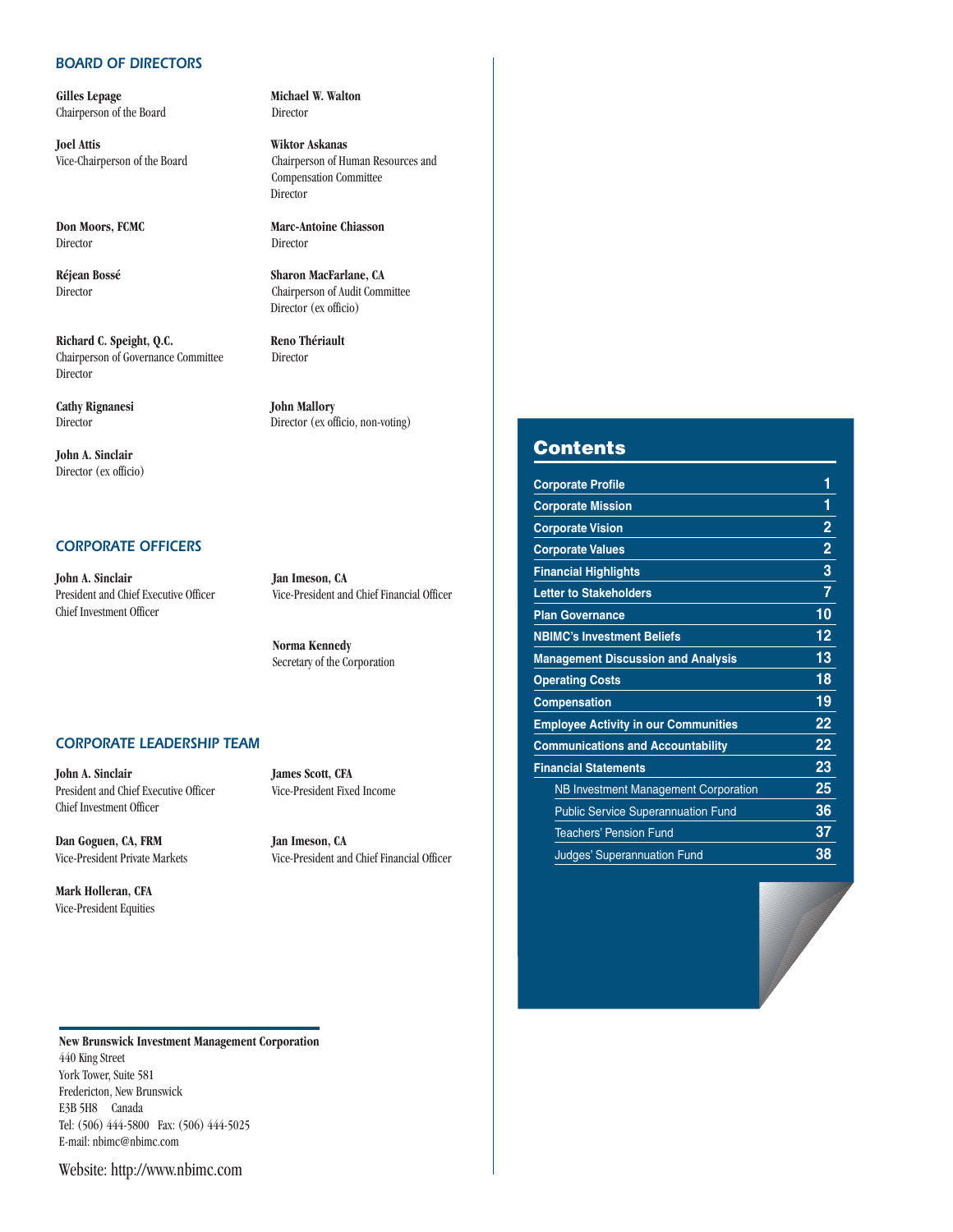# *Corporate Profile*

**h** he New Brunswick Investment Management Corporation (NBIMC) is the trustee **T** he New Brunswick Investment Management Corporation (NBIMC) is the trustee and investment manager for the pension assets of over 46,000 members of the Public Service, Teachers', and Judges' pension plans.

The primary mission of the Corporation is to increase the long-term value of the pension funds it manages and to assist the plan sponsor in meeting the pension promise to its members.

To fulfill this mission the Corporation conducts the following activities:

- Acts as fund trustee.
- Develops the investment policy for each fund.
- Implements the investment policy for each fund.
- Adds value through active investment management net of organizational expenses.
- Manages risks associated with the investment of the pension assets.
- Provides administrative services such as security custody, accounting, performance measurement, and technology.

Located in Fredericton, New Brunswick, NBIMC is the largest institutional investment manager in Atlantic Canada with assets under management totaling \$8.70 billion at March 31, 2008.

# *Corporate Mission*

*he prudent, innovative and cost efficient investment management of New***<br>** *The prudent, innovative and cost efficient investment management of New Brunswick based public sector funds to ensure long-term growth that meets client investment challenges.*

#### **Key Goals:**

- To provide long-term asset growth for client investment funds through prudent asset allocation and risk management strategies.
- To attract, develop, and maintain a highly skilled and experienced team of professionals to support growth and diversity of investment options.
- To enhance information technology systems to support growth and diversity of investment options.
- To enhance governance, management and organizational effectiveness.
- To strengthen and expand stakeholder relations.
- To provide investment fund management services to a growing number of New Brunswick-based public sector investment funds.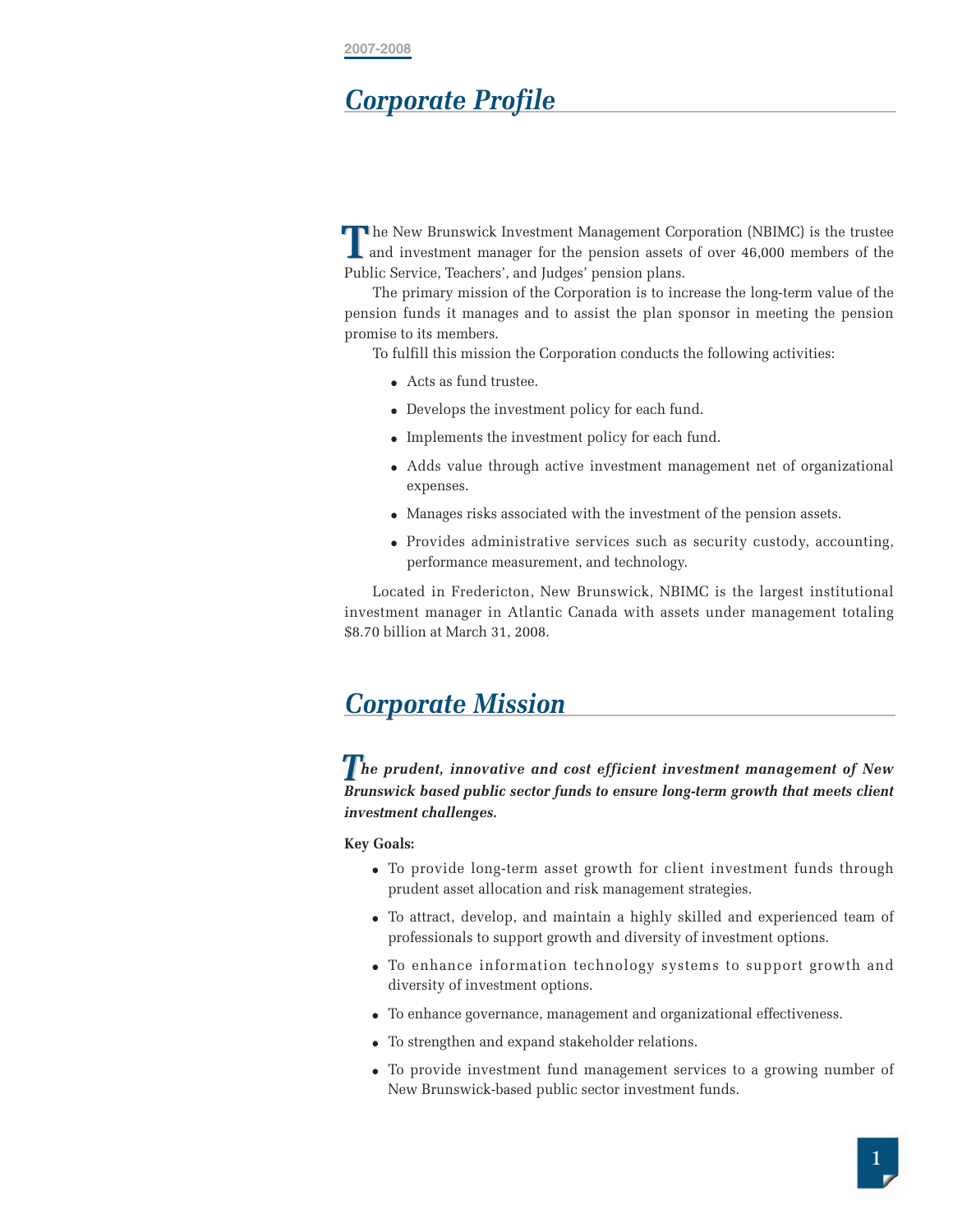# *Corporate Vision*

#### *he New Brunswick Investment Management Corporation (NBIMC) is the provider***<br>
of choice for New Brunowick public certain investment funds** *of choice for New Brunswick public sector investment funds.*

NBIMC is recognized as a user of "best practices" by clients and peers. The company is:

- A provider of consistent value added for clients through a diverse range of multiple investment strategies.
- Ranked on long-term performance in the top quartile of comparable investment fund management companies.
- Recognized by stakeholders as having strong governance practices and a longterm strategic vision.
- Driven by a team of highly skilled investment management professionals working within a culture of innovation and risk management.
- Viewed as an employer of choice by both recent graduates and experienced investment management professionals.

NBIMC maintains strong relationships and ongoing communication with key stakeholders.

# *Corporate Values*

*PRUDENCE* – *we guide investment activity within appropriate policy guidelines focused on asset allocation and risk management in accordance with client objectives.*

*ACCOUNTABILITY* – *we act in the best interests of our clients and use the highest standard of financial accounting, compliance, auditing and performance measurement.*

*TEAMWORK* – *we develop and sustain a learning culture of engaged employees who share expertise, clear roles, coordinated activity and working together to achieve our goals.*

*TRANSPARENCY* – *we produce clear and frequent communications to all stakeholders on operations, strategies and results.*

*INTEGRITY* – *we ensure honesty in all corporate undertakings guided by a Code of Ethics and Business Conduct.*

*INNOVATION* – *we encourage a diversity of innovative, well researched investment and management strategies.*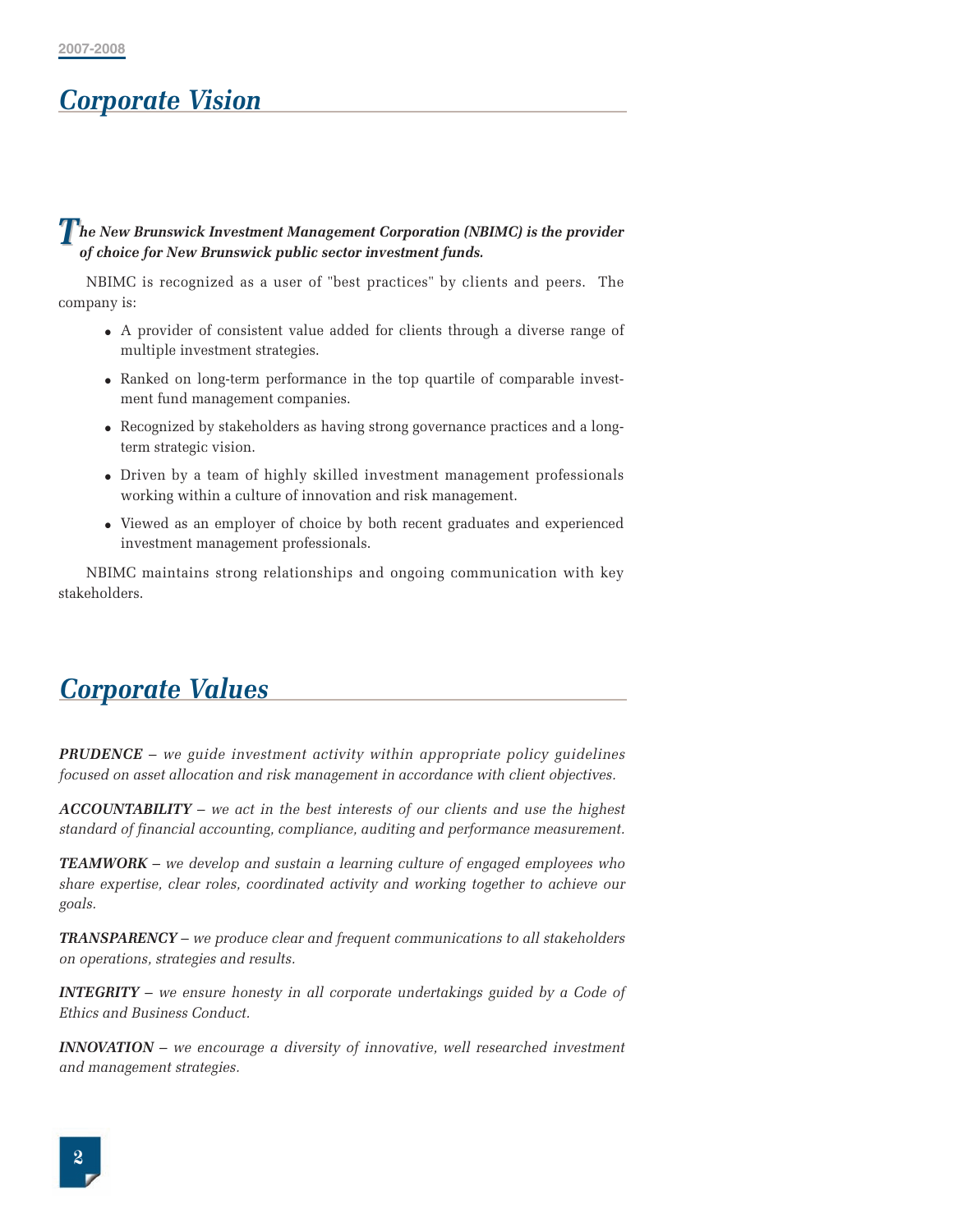# *Financial Highlights - as of March 31, 2008*



### *PUBLIC SERVICE*

#### **ANNUAL TOTAL FUND RETURNS - 1998-2008**



#### **INVESTMENTS BY PORTFOLIO - as of March 31, 2008 (\$ millions)**

| 999                  | 2000                           | 2002<br>2001                                           | 2003          | 2004      | 2005      | 2006<br>2008<br>2007 |
|----------------------|--------------------------------|--------------------------------------------------------|---------------|-----------|-----------|----------------------|
|                      |                                |                                                        |               |           |           |                      |
|                      |                                | <b>INVESTMENTS BY PORTFOLIO - as of March 31, 2008</b> | (\$ millions) |           |           |                      |
|                      |                                |                                                        |               | 2008      | 2007      | 2006                 |
| <b>FIXED INCOME</b>  |                                |                                                        |               |           |           |                      |
|                      | <b>Nominal Bonds</b>           |                                                        |               | \$1,275.1 | \$1,382.5 | \$1,275.2            |
|                      | <b>Short Term Assets</b>       |                                                        |               | 205.7     | 142.4     | 179.5                |
|                      |                                |                                                        |               | 1,480.8   | 1,524.8   | 1,454.7              |
| <b>PUBLIC EQUITY</b> |                                |                                                        |               |           |           |                      |
|                      | Canadian                       |                                                        |               | 980.3     | 972.7     | 892.2                |
|                      | International                  |                                                        |               | 1,116.3   | 1,028.7   | 960.3                |
|                      |                                |                                                        |               | 2,096.6   | 2,001.4   | 1,852.4              |
|                      | <b>INFLATION LINKED ASSETS</b> |                                                        |               |           |           |                      |
|                      | <b>Real Return Bonds</b>       |                                                        |               | 424.8     | 542.1     | 497.6                |
|                      |                                | Real Estate and Infrastructure                         |               | 226.3     | 194.5     | 173.5                |
|                      | Commodities                    |                                                        |               | 98.3      | 93.5      | 67.1                 |
|                      |                                |                                                        |               | 749.4     | 830.1     | 738.2                |
|                      | <b>ALTERNATIVE INVESTMENTS</b> |                                                        |               |           |           |                      |
|                      | Absolute Return                |                                                        |               | 309.8     | 282.1     | 236.2                |
|                      | <b>Private Equity</b>          |                                                        |               | 87.4      | 62.7      | 51.9                 |
|                      |                                |                                                        |               | 397.3     | 344.8     | 288.1                |
|                      | <b>Total Investments</b>       |                                                        |               | \$4,724.0 | \$4,701.1 | \$4,333.4            |









Note: Numbers above may not add up due to rounding.

**3**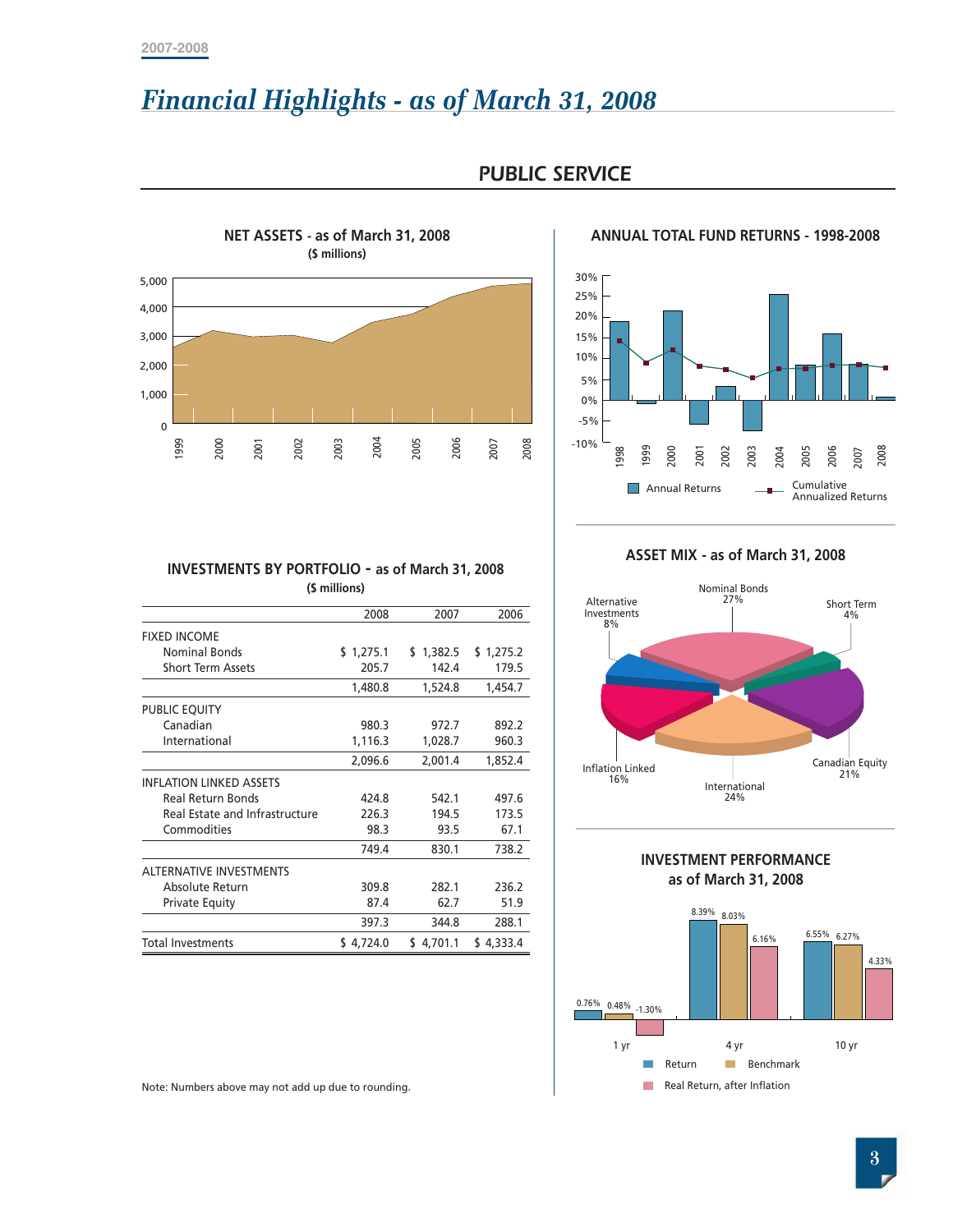# *Financial Highlights - as of March 31, 2008*



### *TEACHERS'*

**ANNUAL TOTAL FUND RETURNS - 1998-2008**



# **INVESTMENTS BY PORTFOLIO - as of March 31, 2008**

| <b>INVESTMENTS BY PORTFOLIO - as of March 31, 2008</b> |               |           |                    |
|--------------------------------------------------------|---------------|-----------|--------------------|
|                                                        | (\$ millions) |           |                    |
|                                                        | 2008          | 2007      | 2006               |
| <b>FIXED INCOME</b><br><b>Nominal Bonds</b>            | \$1,083.5     | \$1,209.6 |                    |
| <b>Short Term Assets</b>                               | 171.5         | 120.3     | \$1,134.5<br>154.5 |
|                                                        | 1,255.0       | 1,329.9   | 1,289.0            |
|                                                        |               |           |                    |
| PUBLIC EQUITY<br>Canadian                              | 778.4         | 783.3     | 730.4              |
| International                                          | 897.7         | 836.1     | 791.6              |
|                                                        | 1,676.1       | 1,619.4   | 1,522.0            |
| <b>INFLATION LINKED ASSETS</b>                         |               |           |                    |
| <b>Real Return Bonds</b>                               | 374.1         | 498.5     | 465.4              |
| Real Estate and Infrastructure                         | 227.3         | 164.6     | 149.3              |
| Commodities                                            | 82.0          | 79.1      | 57.7               |
|                                                        | 683.4         | 742.3     | 672.4              |
| <b>ALTERNATIVE INVESTMENTS</b>                         |               |           |                    |
| Absolute Return                                        | 253.6         | 233.5     | 200.5              |
| <b>Private Equity</b>                                  | 73.0          | 53.1      | 44.7               |
|                                                        | 326.6         | 286.6     | 245.2              |
| <b>Total Investments</b>                               | \$3,941.1     | \$3,978.2 | \$3,728.6          |
| Note: Numbers above may not add up due to rounding.    |               |           |                    |

#### **ASSET MIX - as of March 31, 2008**



#### **INVESTMENT PERFORMANCE as of March 31, 2008**

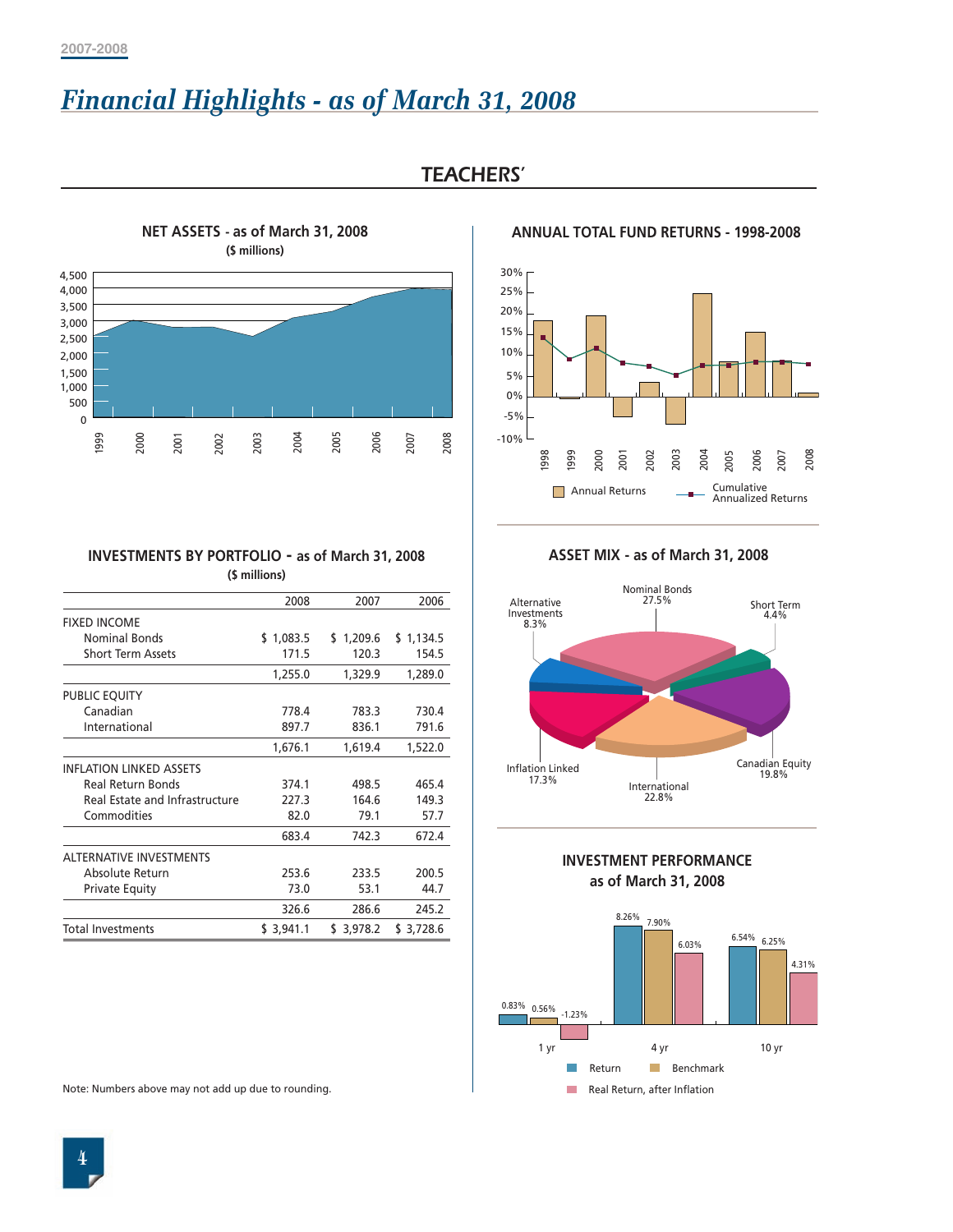# *Financial Highlights - as of March 31, 2008*



*JUDGES'*



| 1999                           | 2000                                             | 2001 | 2002                                                   | 2003          | 2004              | 2005 | 2006              | 2007 | 2008              | $-10\%$ | 998                                 | 1999<br><b>T</b> | 2000   | 2001<br><b>Annual Returns</b> | 2002        | 2003                         | 2004                                                  | 2005<br>Cumulative | 2006                            | 2007<br><b>Annualized Returns</b> |  |
|--------------------------------|--------------------------------------------------|------|--------------------------------------------------------|---------------|-------------------|------|-------------------|------|-------------------|---------|-------------------------------------|------------------|--------|-------------------------------|-------------|------------------------------|-------------------------------------------------------|--------------------|---------------------------------|-----------------------------------|--|
|                                |                                                  |      | <b>INVESTMENTS BY PORTFOLIO - as of March 31, 2008</b> | (\$ millions) |                   |      |                   |      |                   |         | Alternative                         |                  |        |                               | 27%         | <b>Nominal Bonds</b>         | ASSET MIX - as of March 31, 2008                      |                    |                                 |                                   |  |
|                                |                                                  |      |                                                        |               | 2008              |      | 2007              |      | 2006              |         | Investments                         |                  |        |                               |             |                              |                                                       |                    |                                 | Short Term<br>4.4%                |  |
| <b>FIXED INCOME</b>            | <b>Nominal Bonds</b><br><b>Short Term Assets</b> |      |                                                        | \$            | 7.7<br>1.2<br>9.0 | \$   | 8.5<br>0.9<br>9.4 | \$   | 8.1<br>1.1<br>9.2 |         | 8.4%                                |                  |        |                               |             |                              |                                                       |                    |                                 |                                   |  |
| PUBLIC EQUITY                  |                                                  |      |                                                        |               |                   |      |                   |      |                   |         |                                     |                  |        |                               |             |                              |                                                       |                    |                                 |                                   |  |
|                                | Canadian<br>International                        |      |                                                        |               | 6.0<br>6.8        |      | 6.0<br>6.4        |      | 5.7<br>6.1        |         |                                     |                  |        |                               |             |                              |                                                       |                    |                                 |                                   |  |
|                                |                                                  |      |                                                        |               | 12.7              |      | 12.4              |      | 11.8              |         |                                     |                  |        |                               |             |                              |                                                       |                    |                                 | Canadian Equit                    |  |
| <b>INFLATION LINKED ASSETS</b> | Real Return Bonds<br>Commodities                 |      | Real Estate and Infrastructure                         |               | 2.6<br>1.4<br>0.6 |      | 3.3<br>1.2<br>0.6 |      | 3.2<br>1.1<br>0.4 |         | <b>Inflation Linked</b><br>15.9%    |                  |        |                               | 23.6%       | International                |                                                       |                    |                                 | 20.8%                             |  |
|                                |                                                  |      |                                                        |               | 4.5               |      | 5.1               |      | 4.7               |         |                                     |                  |        |                               |             |                              |                                                       |                    |                                 |                                   |  |
| <b>ALTERNATIVE INVESTMENTS</b> | Absolute Return<br>Private Equity                |      |                                                        |               | 1.9<br>0.5<br>2.4 |      | 1.7<br>0.4<br>2.1 |      | 1.5<br>0.3<br>1.8 |         |                                     |                  |        |                               | 8.63% 8.27% |                              | <b>INVESTMENT PERFORMANCE</b><br>as of March 31, 2008 |                    |                                 |                                   |  |
| <b>Total Investments</b>       |                                                  |      |                                                        |               | \$28.7            |      | \$29.0            |      | \$27.5            | 0.76%   | $0.48\%$ <sub>-1.30</sub> %<br>1 yr |                  |        |                               | 4 yr        | 6.39%                        |                                                       |                    | 6.50% 6.19%<br>10 <sub>yr</sub> | 4.28                              |  |
|                                |                                                  |      | Note: Numbers above may not add up due to rounding.    |               |                   |      |                   |      |                   |         |                                     |                  | Return |                               | <b>In</b>   | Real Return, after Inflation | Benchmark                                             |                    |                                 | $\overline{5}$                    |  |

**ASSET MIX - as of March 31, 2008**





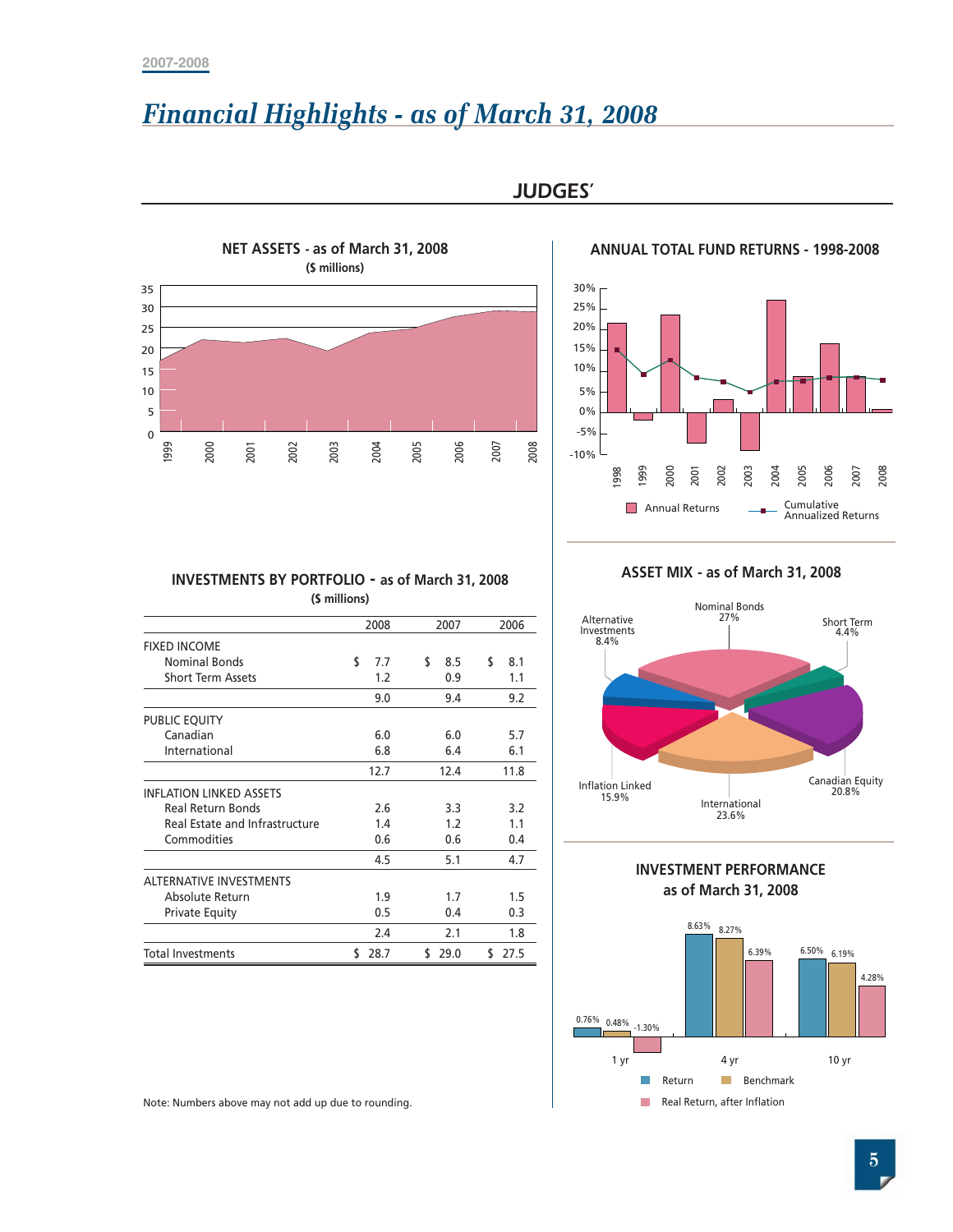# *Board of Directors*



**Wiktor Askanas** Chairperson Human Resources & Compensation Committee



**Joel Attis** Vice-Chairperson of the Board



**Réjean Bossé** Director



**Marc-Antoine Chiasson** Director



**Gilles Lepage** Chairperson of the Board



**Sharon MacFarlane, CA** Chairperson Audit Committee



**John Mallory** Director (ex officio, non-voting)



**Don Moors, FCMC** Director



**Cathy Rignanesi** Director



**John A. Sinclair** President and Chief Executive Officer Chief Investment Officer



**Richard C. Speight, Q.C.** Chairperson Governance Committee



**Reno Thériault** Director



**Michael W. Walton** Director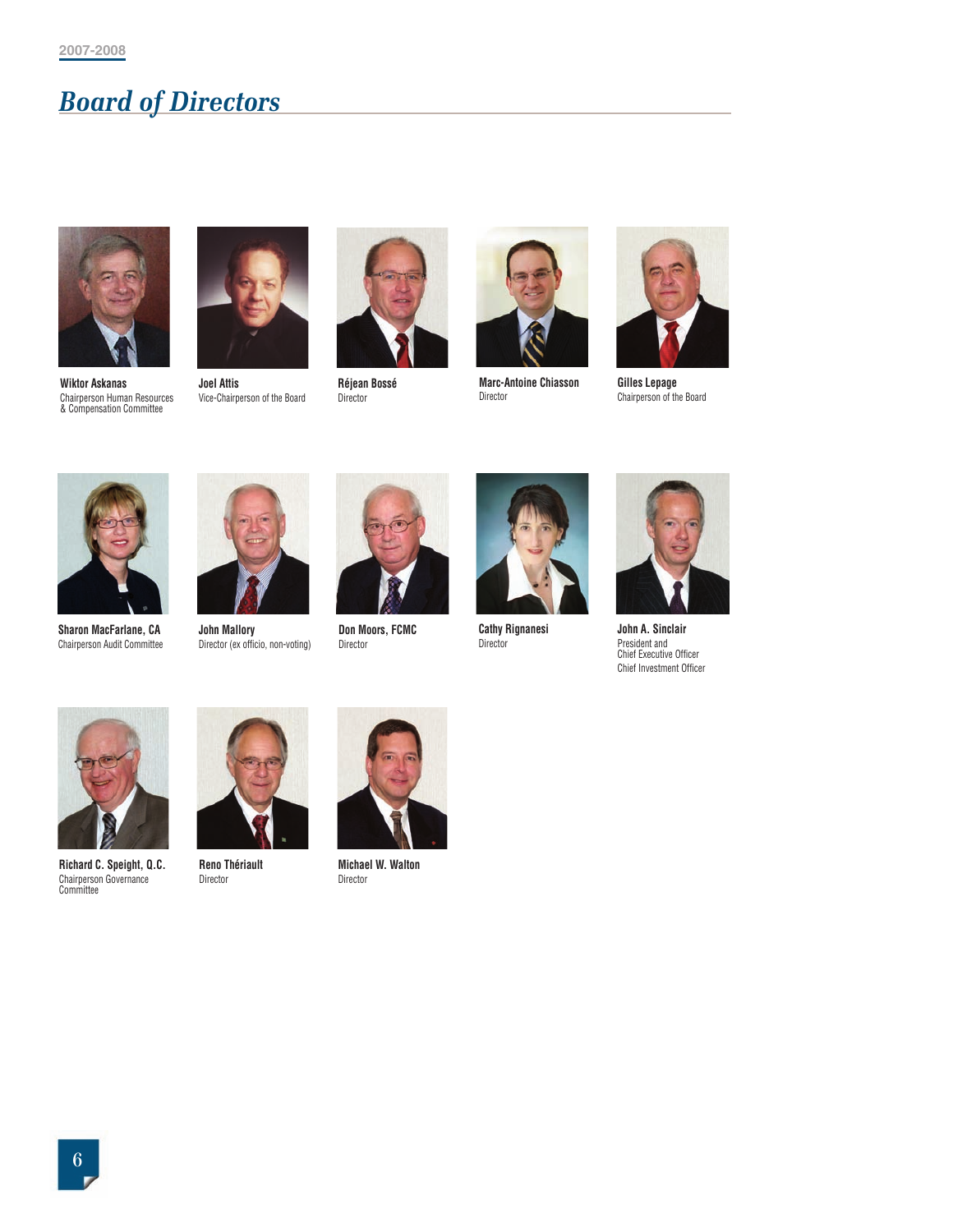# *Letter to Stakeholders*

n behalf of the Board of Directors and staff of NBIMC we are pleased to provide the following Fiscal 2007-2008 Annual Report. Our overall gross rate of return for the year ending March 31, 2008 was 0.79%, while our longer term annualized four-year return was 8.33%. **O**

The past year was very challenging due to the uncertainty and volatility in the global financial markets. Challenging return years are to be expected from time to time, and we are pleased to point out that our overall investment return for the fiscal year ranked very well versus peer public service and pooled balance fund managers.

More importantly our long-term annualized return remains strong. As discussed in prior reports, our investment program is designed with a longterm focus to match the long-term characteristics of the underlying pension plan liabilities. We are pleased to point out that our overall four-year annualized blended return of 8.33% continued to exceed the actuarial return requirements for each of the funds under management.

#### **Fiscal 2007-08**

During the fiscal year 2007-08, net assets under management decreased slightly to \$8.699 billion from \$8.718 billion in the prior year. This decrease in assets resulted from \$49 million in net investment earnings, \$138 million in special funding payments from the plans' sponsor, and net pension payouts of \$206 million. Management successfully added approximately \$19 million of the net investment earnings through active portfolio management activities. The decline in the total value of assets under management in a year of positive returns illustrates the mature nature of the pensions under our management.

The fiscal year presented many challenges to the investment management industry. We are very pleased to point out that our investment teams avoided a number of the significant credit related issues that affected many investors. First of all, NBIMC had no direct exposure to the sub-prime mortgage debt crisis in the U.S., and had no exposure to Canadian non-bank Asset Backed Commercial Paper. Although we had no direct exposure to these types of securities, their issues impacted the credit markets in general. This effect was largely mitigated however in our portfolio due to our fixed income investment focus on Canadianbased government securities.

We are also very pleased with the performance of our internally based market neutral investment strategies. These strategies were originally put in place to replicate public equity market exposure without being correlated to the returns of this market. The internalization of these strategies are not only cost effective, but also provide us with full control and transparency of our positions versus the option of using external hedge fund alternatives. The returns on these strategies during the year continued to validate our approach, and contributed to our positive overall return, in the face of the public equity market declines.

NBIMC continues to deliver both nominal and real (inflation adjusted) investment returns that exceed long-term actuarial requirements. We also continue to contribute additional value added returns versus our various market benchmarks. This additional value not only covers the expenses of NBIMC but also adds significantly to each plan's asset base.

Further detail on NBIMC's mandate, activities and results are contained in later sections of this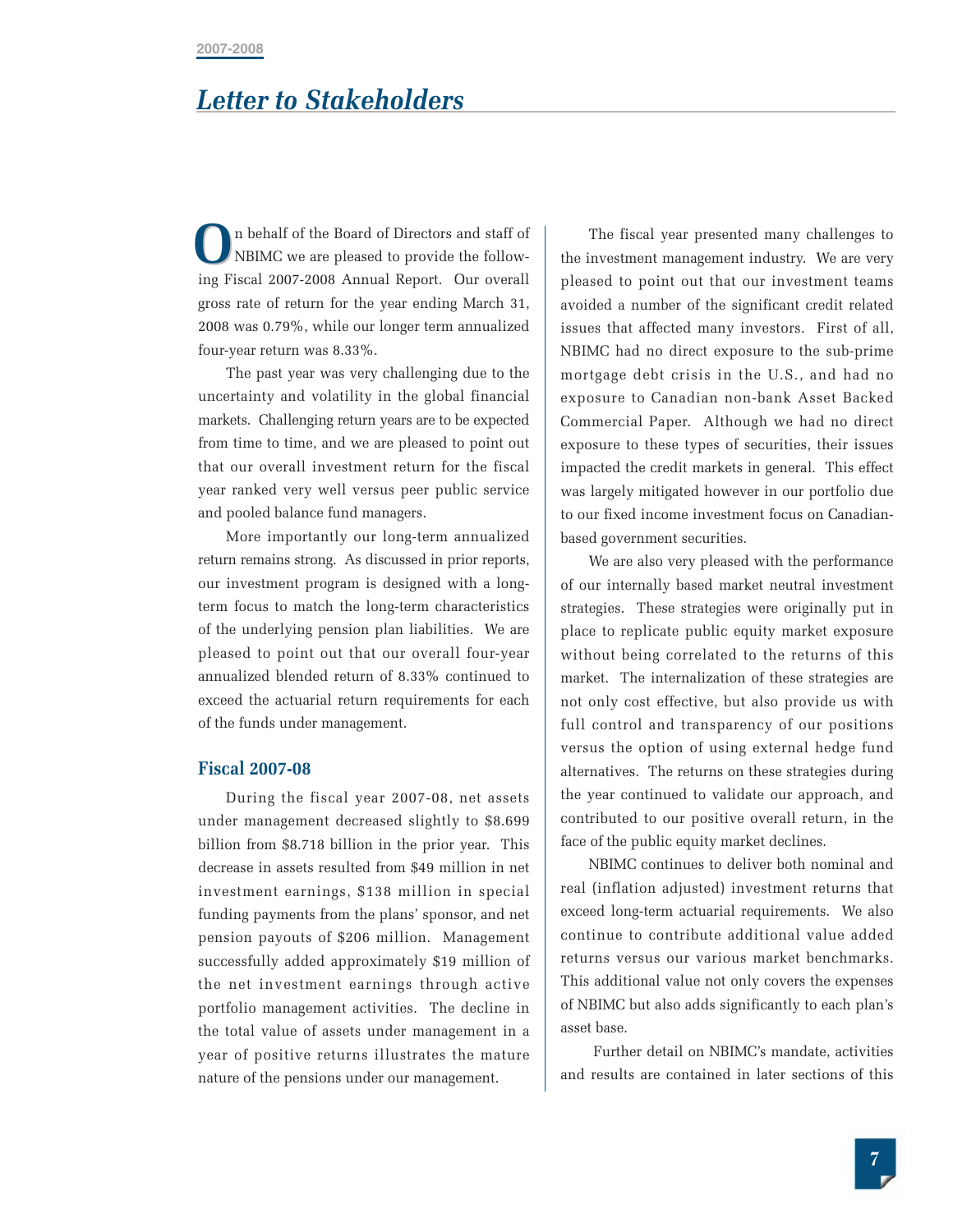report. In summary NBIMC achieved the following important accomplishments during the year:

- Continued to exceed the nominal and real return actuarial targets on a long-term basis,
- Realized positive relative value added returns, after covering expenses, for the portfolios through active investment management,
- Implemented Asset Mix changes resulting from the completion of an April 2007 Asset Liability study of both the Public Service Superannuation Fund (PSSF) and Teachers' Pension Fund (TPF).
- Completed an enterprise wide Risk Management Framework and enhanced our risk management measurement systems.
- Restructured our foreign asset benchmarks and currency hedging activity to enable us to make more strategic investment and asset mix decisions.
- Transitioned our European and Japanese public equity assets into MSCI EAFE1 developed markets based exposure. The majority of these assets are managed inhouse.
- Expanded our private markets activity and appointed a Vice President to lead the effort.
- Completed an upgrade to our website (www.nbimc.com) which includes significantly more information with respect to our activities and governance processes.

Last year we reported on the completion of a governance related audit conducted by the Auditor General. A copy of the report and our Board's response comments can be found at (http://www.gnb.ca/oag-bvg/2006v2/chap3e.pdf). During the year the Board and management completed a disciplined process of analyzing and acting upon a number of the recommendations of this report. Part of these actions can be viewed in the updated disclosure of our governance process on our website (www.nbimc.com) and also through an expanded governance and compensation section found later in this annual report. The Auditor General has remained engaged in a review of our organization, and we expect a further "value-formoney" type audit report to be released by their office in late 2008.

#### **Appreciation of Dedicated Service**

We would like to recognize our Board for their efforts and support to NBIMC during the year. Service on the Board continues to be a major responsibility and a significant commitment which is greatly appreciated.

A special recognition and thank you is warranted for the contribution of Mr. Ronald J. LeBlanc whose term concluded near the end of the fiscal year. Ron joined the Board in 2000, and his guidance and oversight has played a large part in the investment success and growth of NBIMC during his term of service. We also welcomed three new Directors: Mr. Joel Attis who joined the Board in August of 2007 and Mr. Marc-Antoine Chiasson

<sup>1</sup>MSCI EAFE - Is an independent third party index maintained by Morgan Stanley Capital, and is based on market capitalization weights. The acronym EAFE stands for Europe, Australasia, and Far East.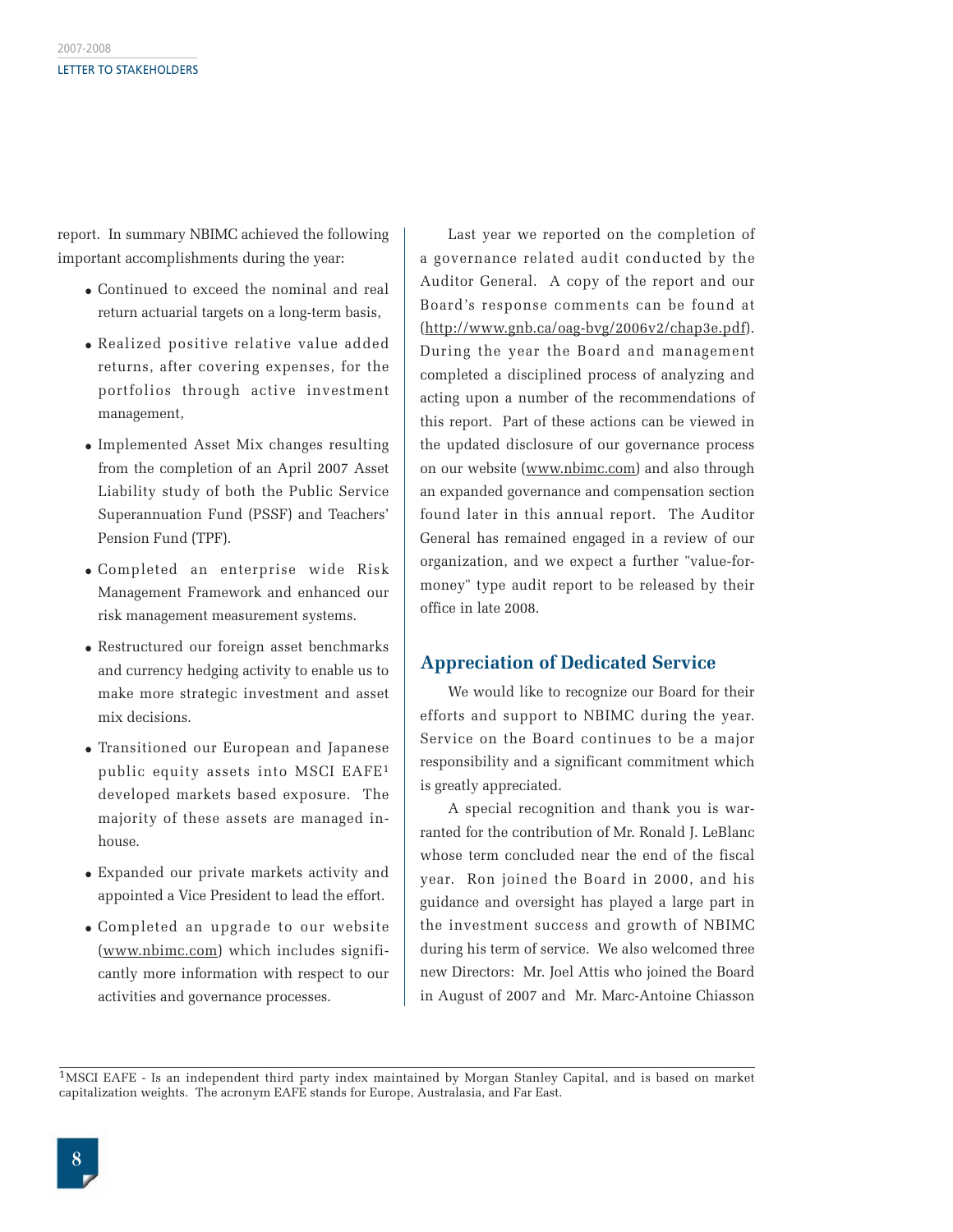and Ms. Catherine Rignanesi who joined our Board effective March 27, 2008. They are welcomed additions to the team and we look forward to their continued involvement.

On behalf of the Board we also wish to thank our team of professionals at NBIMC for their diligence and hard work. The continued successes we outline in this report can be attributed to their ongoing commitment and dedication to the task at hand.

#### **Outlook**

Financial market volatility has eased somewhat at the time of writing this letter, thanks to the concerted efforts of a number of world's central banks. These actions have at a minimum stabilized the global financial system, so that investors can revert to analyzing economic and corporate developments rather than be concerned about potential counterparty exposure and collapse. The economic environment however remains challenging, with the consumer impact of the U.S. housing crisis still unfolding. We will continue to invest prudently through a well diversified mix of financial assets, while at the same time continuing to develop innovative solutions and approaches to meet our goals.

Due to the mature nature of the pension plans under our management, investment returns will need to continue to play a large part in helping to pay the pensions of the future. We remain committed to the task of trying to realize long-term investment returns that exceed actuarial requirements in a risk controlled fashion. We also remain confident that our strategy, people, and processes can continue to meet the long-term goals of our stakeholders and look forward to the opportunities and challenges ahead.

Sincerly,

**Gilles Lepage**

Chairperson

**John A. Sinclair** President and Chief Executive Officer Chief Investment Officer

*May, 2008 Fredericton, New Brunswick*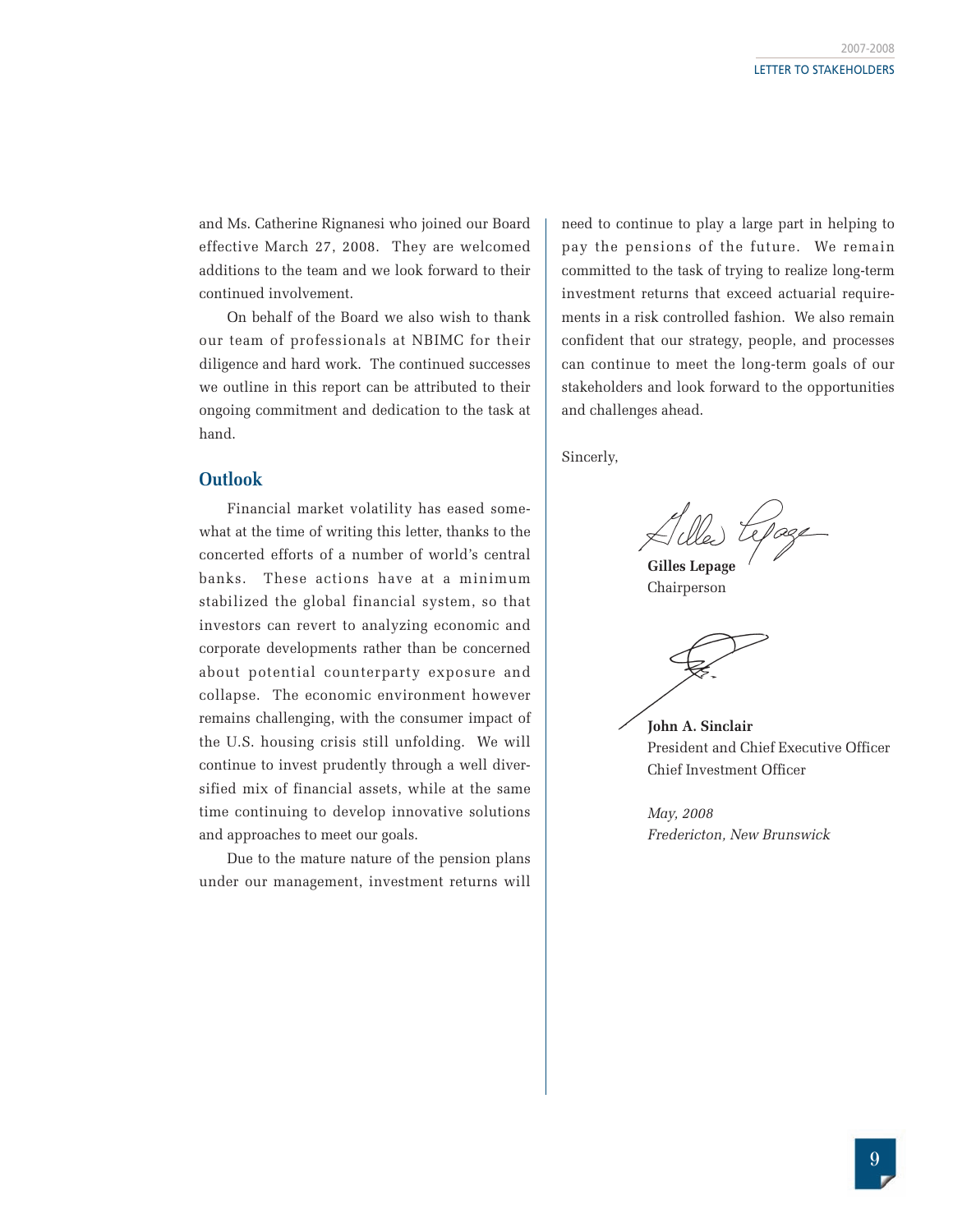# *Plan Governance*

BIMC is a crown corporation, which was established under the New Brunswick Investment Management Corporation Act of 1994. NBIMC is primarily responsible for providing investment-counseling services and to act as trustee for the three pension funds currently under management. **N**

The selection process and duties of the NBIMC Board of Directors are outlined in the Act. Governance of the organization is the primary consideration of the Board which acts solely in a fiduciary capacity as Trustee for the funds under management. Board members do not represent any specific stakeholder interest. The Board ensures that all of NBIMC's transactions are conducted on a purely commercial basis, and that decisions and actions are based on sound business practices.

There are three established Committees of the Board that assist in fulfilling its responsibilities: the Audit Committee, the Human Resources and Compensation Committee and the Governance Committee. Day-to-day management of NBIMC is delegated to the Chief Executive Officer, while investment related matters are delegated to the Chief Investment Officer. The Province of New Brunswick is the sole sponsor for the funds under management and is responsible for pension plan design, which includes contribution and benefit levels.

Information about our corporate governance practices is available on our website at www.nbimc.com. This includes: our governing statutes, by-laws, Board composition, Board and Committee Terms of Reference, Nomination Guidelines, Director Orientation and Education Policy and Code of Ethics and Business Conduct.

NBIMC has set a goal for itself to adopt best practices in corporate governance, giving due consideration to its status as a provincial crown corporation. The Board of Directors has successfully completed a number of governance initiatives in fiscal 2007-08 in furtherance of this goal:

- Approved and adopted new or revised Terms of References for each of the Board, the Audit Committee, the Governance Committee and the Human Resources and Compensation Committee, reflecting emerging governance practices in the private sector;
- Recognizing that under the New Brunswick Investment Management Act the final decision for appointment of directors rests with the Lieutenant-Governor in Council, the Board created Nomination Guidelines by which its Governance Committee can take a proactive role in proposing the specific skills and experience for considering candidates for director nomination. The Board subsequently completed these guidelines and forwarded them to the Minister for consideration;
- Developed a Director Orientation and Education Policy to provide new directors with a common level of understanding about director responsibilities, NBIMC and its business,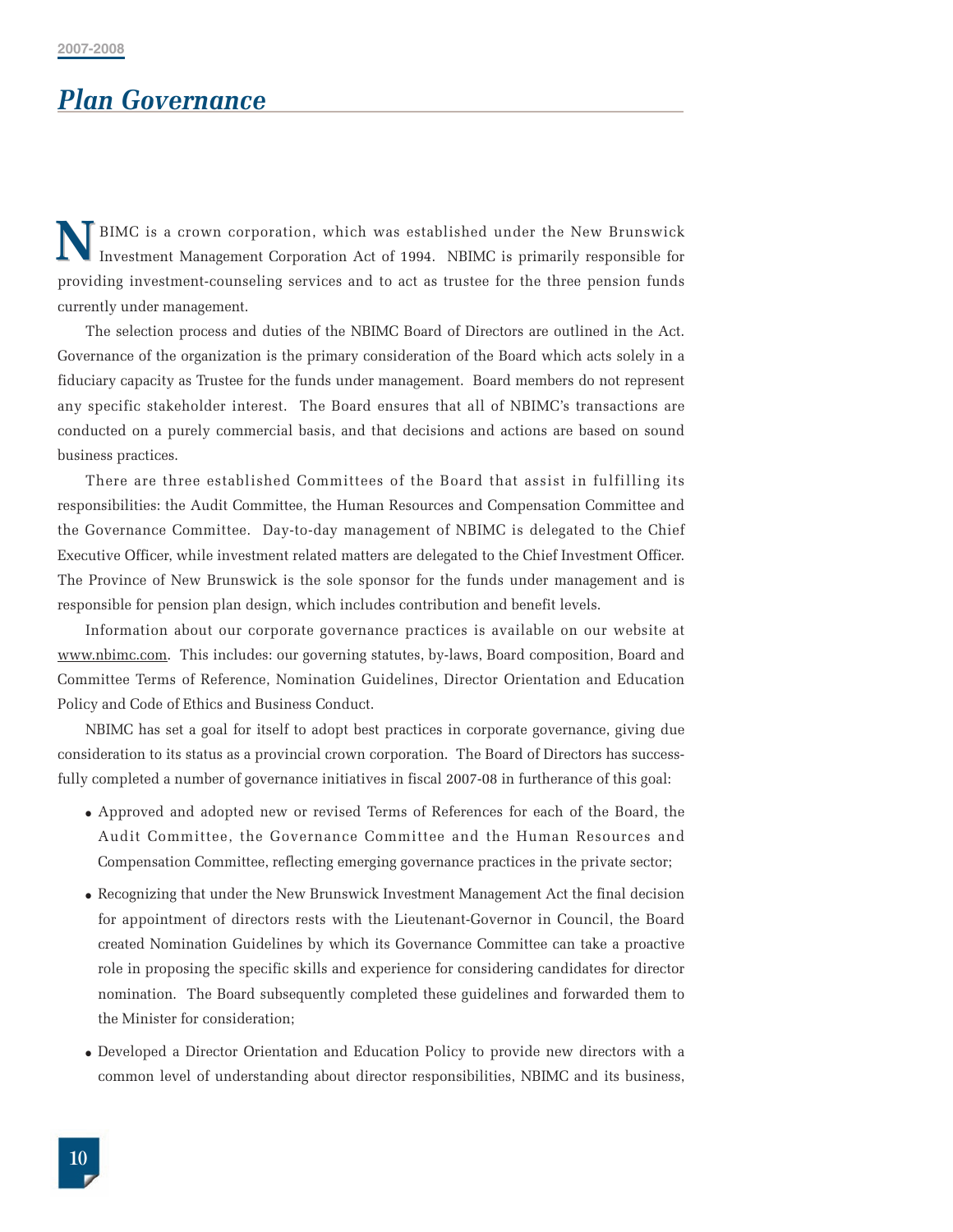strategies and challenges, as well as our industry and current economic environment. In addition, this policy also requires an on-going, regularly scheduled educational process to ensure that all directors stay well-informed about these matters.

● Established a process for a review of accomplishments and evaluation of effectiveness of the Board and its Committees.

| Appointed Directors <sup>1</sup> | Board <sup>2</sup> | Audit<br><b>Committee</b> | Governance<br><b>Committee</b> | Human Resource &<br>Compensation<br>Committee |
|----------------------------------|--------------------|---------------------------|--------------------------------|-----------------------------------------------|
| Gilles Lepage <sup>3</sup>       | 8/9                | 2/4                       | 5/6                            | 3/6                                           |
| Wiktor Askanas                   | 8/9                | n.a.                      | 4/6                            | 4/6                                           |
| Joel Attis <sup>4</sup>          | 3/4                | n.a.                      | n.a.                           | 1/2                                           |
| Réjean Bossé                     | 9/9                | 4/4                       | n.a.                           | n.a.                                          |
| Ronald LeBlanc                   | 8/9                | 4/4                       | n.a.                           | n.a.                                          |
| Don Moors                        | 9/9                | 4/4                       | n.a.                           | n.a.                                          |
| Richard Speight                  | 9/9                | n.a.                      | 6/6                            | n.a.                                          |
| Reno Thériault                   | 9/9                | n.a.                      | n.a.                           | 4/6                                           |
| Michael Walton                   | 9/9                | n.a.                      | n.a.                           | 4/6                                           |

#### **Board Attendance**

<sup>1</sup> The Board of Directors also includes three ex-officio members: the President of NBIMC, the Deputy Minister of *Finance (non-voting), and the Vice-President of Finance of the New Brunswick Power Corporation.*

*2 6 regular meetings and 3 special meetings*

*3 Member of the Audit Committee prior to appointment as Chairman of the Board on September 1, 2007.*

*4 Appointed to the Board on August 29, 2007*

The Board also held two education meetings during Fiscal 2007-08 in accordance with its Director Orientation and Education Policy. The first education meeting addressed the topic of enterprise risk management. It included information and presentations from each of management and the internal auditors. The session concluded with the Board approval of an Enterprise Risk Management Framework for NBIMC which is available on our website. The second education meeting dealt with the legal environment in which NBIMC operates and included information and presentations from our external legal counsel.

The directors' remuneration is established in NBIMC's By-Laws and includes an annual retainer for the Chairperson and a per diem allowance for each meeting attended plus one day preparation. The cost of the Board function for the year ended March 31, 2008 was \$80,380 plus travel and accommodation reimbursements of \$22,625, which represents 0.8% of the total cost of operations. Directors who are *ex-officio* are not paid.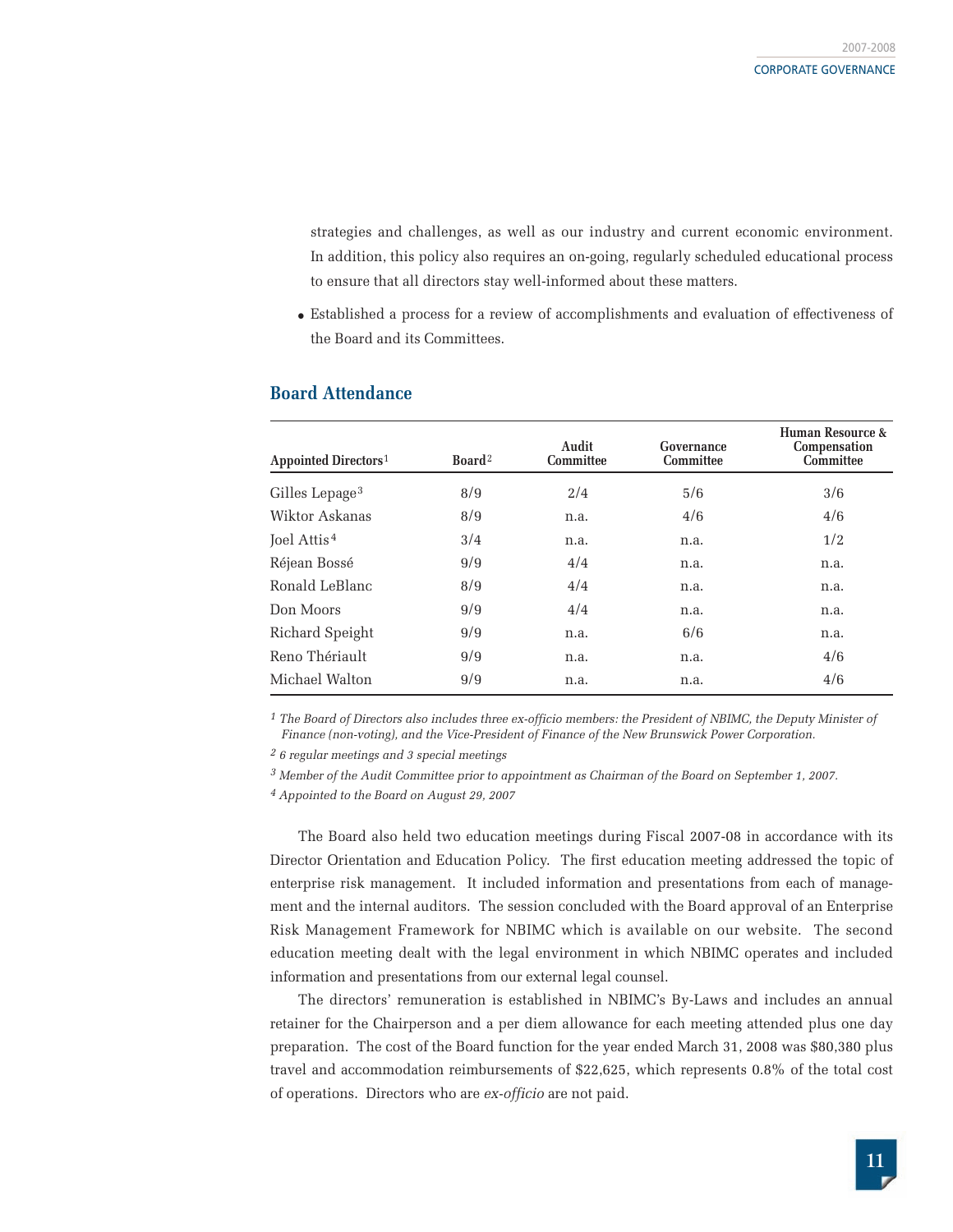# *NBIMC's Investment Beliefs*

he Corporation operates under a few basic investment beliefs, upon which we continually reflect when setting investment strategy. These beliefs are: **T**

- l. NBIMC is a relatively low risk asset manager when compared to its peers.
- 2. Real Return Bonds, because of their long-term inflation-linked characteristics, are considered to be an excellent match for pension liabilities.
- 3. New asset classes and strategies are introduced incrementally in order to progressively gain experience and to minimize transition costs.
- 4. The establishment of the appropriate asset mix for each of the funds under management is heavily influenced by both the actuarial profile and funding status of each plan.
- 5. NBIMC believes that market inefficiencies present opportunities to add value through active management.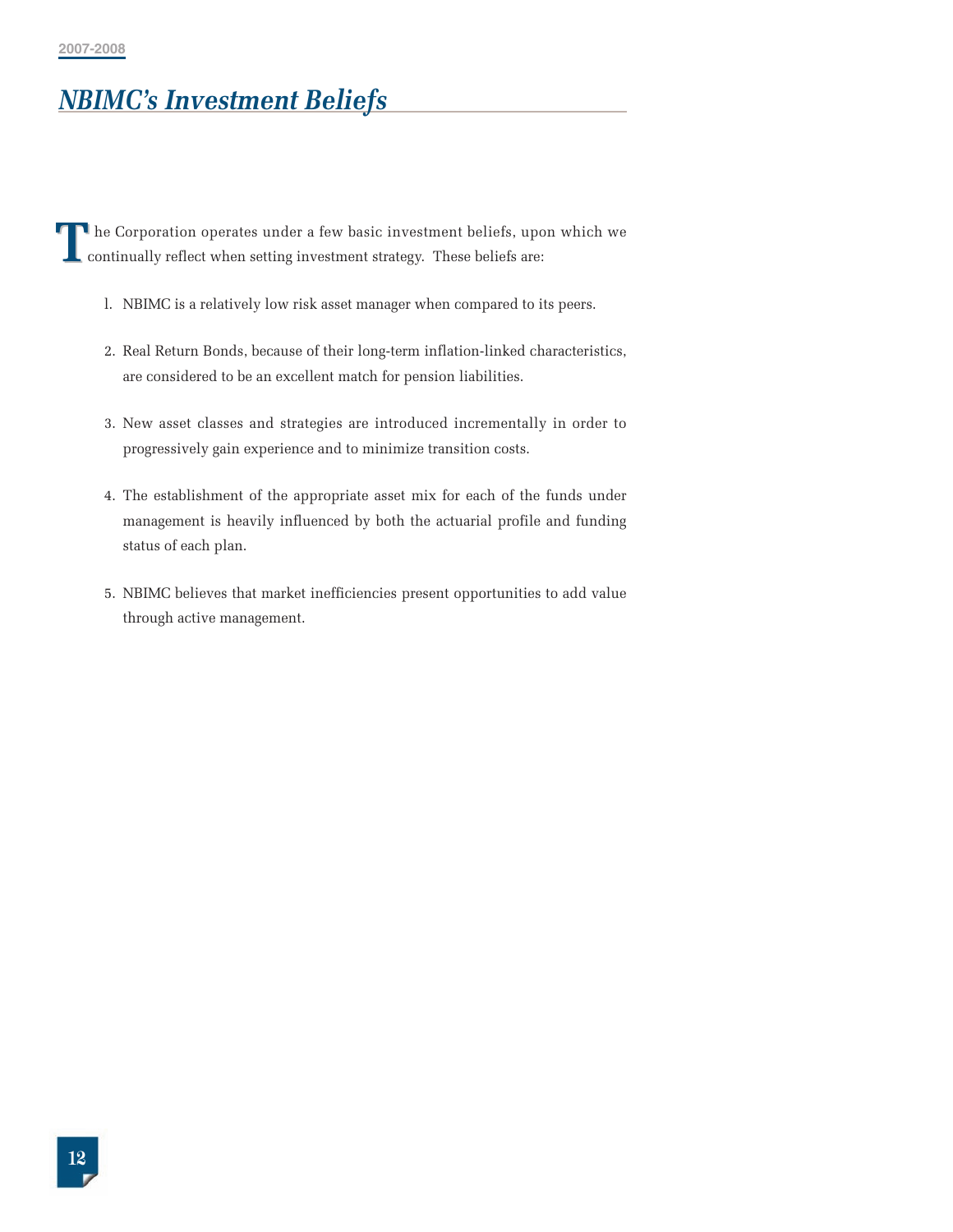# *Management Discussion and Analysis (MD&A)*

anagement's discussion and analysis (MD&A) is provided to enable the reader to **M** anagement's discussion and analysis (MD&A) is provided to enable the reader to interpret the material trends, the results and the financial conditions of the pension funds. As well, this MD&A may contain forward-looking statements reflecting management's objectives, outlook and expectations which involve risks and uncertainties. Key elements of the funds' annual financial statements are explained and this MD&A should be read in conjunction with these annual financial statements and related notes.

We caution readers not to place undue reliance on these statements as a number of important factors could cause our actual results to differ materially from the expectations expressed in such forward-looking statements.

#### **Asset Mix**

The development of the asset mix for each plan is highly dependant on the actuarial liability profile of the underlying pension plan. The respective asset mix is designed to provide annualized long-term returns that will exceed the actuarial return requirement for each plan, with the least amount of risk.

As noted in last year's report, NBIMC had recently received an actuarial valuation for the Public Service Superannuation Fund (PSSF) Plan as at April 2005 and the Teachers' Pension Fund (TPF) Plan as at April 2006. During this past fiscal year we conducted an asset liability analysis for each fund and upon Board approval we subsequently made a prudent series of adjustments to each Plan's asset mix. Based on the updated liability characteristics of both plans the nominal bond and real return bond exposure was reduced somewhat in favour of more real estate and international public equity exposure. The Judges' Pension Fund (JPF) Plan policy asset mix was adjusted to replicate that of the PSSF plan as per the practice adopted last year.

It is also important to point out that our Internal Auditor completed a review project on our investment policy development and related processes during the year. The results of this work confirmed that our processes are consistent with best practices, while also providing some input on further enhancements.

At year end we restructured the foreign benchmarks in our Investment Policies to move from the local currency basis of the home country of investment, to a Canadian dollar basis. Our past practice was better suited for the earlier formative years of NBIMC when the strategy of gaining market exposure was mainly derivative based. More recently we have begun to hold the majority of our exposure in physical security form, which has led management to have to undertake significant foreign exchange hedging activities to eliminate the currency risk implicit in the local benchmarks.

Along with the change in the benchmarks, we have simplified our currency hedging activity to focus on the main four currencies to which we are exposed (U.S. dollar, U.K. pound sterling, Euro, and Japanese Yen.) and separated the hedging in an overall portfolio overlay structure. This simplification and overlay approach will also now allow the Board and Management to take a more active approach with respect to foreign currency management if warranted.

The final Investment Policy change that occurred during the year was the combination of our European public equity exposure, and Japanese public equity exposure into a MSCI EAFE developed markets based exposure. By moving to the EAFE index we have essentially distributed a portion of the Japanese exposure to the other developed Asian markets of Australia, New Zealand, Hong Kong, and Singapore.

With respect to our actively managed investment activities, we finalized the research and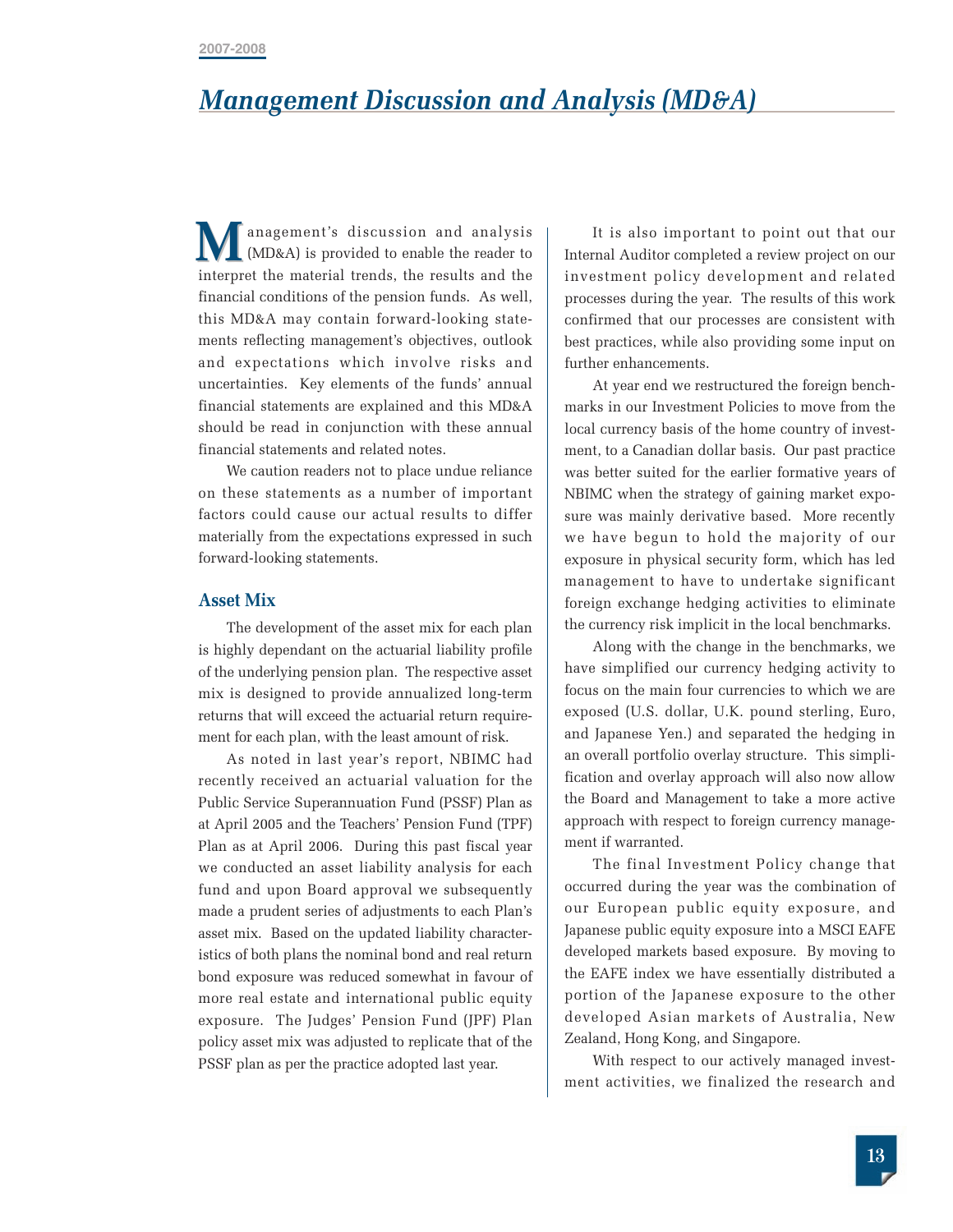development of our own internally based active Canadian public equity strategy during the fiscal year. This strategy leverages the capabilities of our existing team of investment professionals and will result in NBIMC repatriating assets that have been managed externally in the past. The portfolio was activated in late April 2008.

#### **Investment Performance**

The two main objectives, in terms of investment performance, that NBIMC focuses on are the actuarial return requirements of the funds and adding value through active management strategies.

The first objective is in regards to both the nominal and real return of the funds versus the actuarial return requirement that has been determined necessary to appropriately fund each pension plan. This return is a function of the asset mix development process which was discussed in a prior section. Although our overall return of 0.79% for the fiscal year was below our nominal and real return hurdles during this past year, we have continued to exceed these targets over the more important long-term.

Returns for the year were also good in comparison to a number of peer managers. We would attribute this mainly to the fact that we have a lower weighting in public equity securities and a higher weighting to inflation linked and alternative assets. Both of these asset classes did well during the year. The most significant contributor to our nominal performance during the year was the nominal bond portfolio, followed by Canadian public equities, commodities, real return bonds, our market neutral strategies, and private equity. These gains however were largely offset by significant weakness in international public equity markets and the public securities portion of our real estate portfolio. The one positive point with respect to our international public market's exposure was that the implied currency hedging in our local currency benchmarks mitigated more significant losses that many of our peers experienced due to the strengthening of the Canadian dollar during the period.

The specific performance of each NBIMC asset portfolio and its respective benchmark is outlined in the table below.

|                                | Portfolio<br>Return | <b>Benchmark</b><br>Return |
|--------------------------------|---------------------|----------------------------|
| <b>Fixed Income</b>            |                     |                            |
| <b>Nominal Bonds</b>           | 6.98%               | 6.99%                      |
| <b>Short Term Assets</b>       | 4.65                | 4.62                       |
| Public Equity                  |                     |                            |
| Canadian                       | 4.29%               | 4.00%                      |
| <b>United States</b>           | (7.18)              | (6.94)                     |
| Europe                         | (12.36)             | (12.07)                    |
| Japan                          | (23.50)             | (25.85)                    |
| <b>Inflation Linked Assets</b> |                     |                            |
| Real Return Bonds              | 5.89%               | $6.38\%$                   |
| Real Estate / Infrastructure   | (12.20)             | (13.59)                    |
| Commodities                    | 33.06               | 38.62                      |
| <b>Alternative Investments</b> |                     |                            |
| Absolute Return                | 8.07%               | 4.62%                      |
| <b>Private Equity</b>          | 30.92               | (8.23)                     |
| Total Portfolio                | 0.79%               | 0.52%                      |
|                                |                     |                            |

**Fiscal 2007-08 Rates of Return** (Portfolio and Benchmark)

The primary performance objective, as outlined by the plan actuary, is to achieve a long term real return (i.e. return after inflation) objective of at least 4%. This is the most significant hurdle that we measure our performance against and is the primary factor in the security of the pension plan benefits.

The following chart illustrates the annual real return achieved by NBIMC since our inception. More importantly the chart also illustrates that the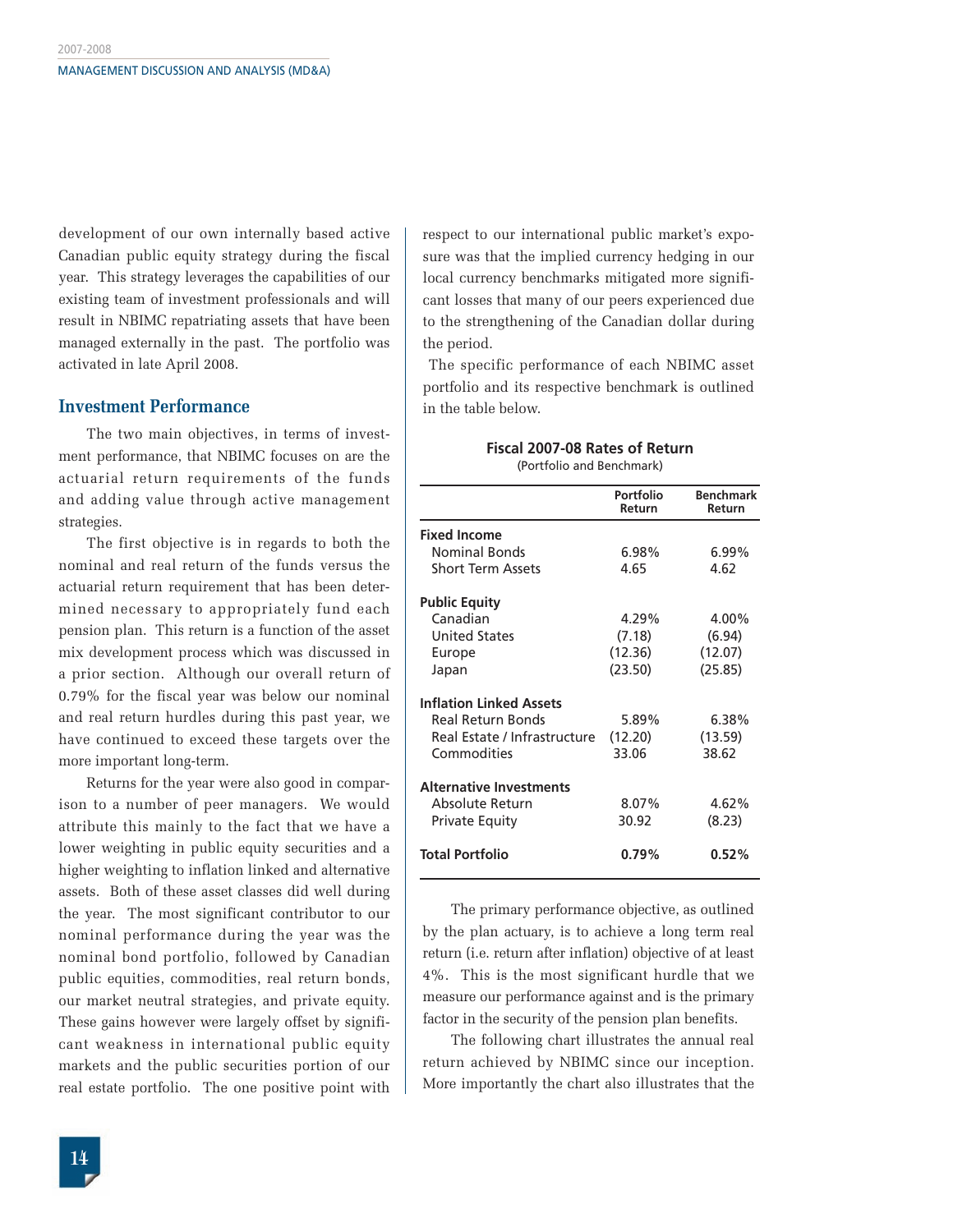cumulative real return since inception is 1.68% per annum above the 4% hurdle required by the actuary. This additional return equates to approximately \$1.0 billion of cumulative additional real return above that assumed by the Plans' funding assumptions over the twelve year period.

#### **Achieving the Long-Term Pension Promise**



The second investment performance objective for NBIMC is to add value, above its various asset class benchmarks, through active management strategies. This value added, relative to benchmark, is expected to first cover all of NBIMC's operating costs, and subsequently add an additional target of 42 basis points per annum to each fund.

Our active management activities continued to add value for a seventh consecutive year. These activities added 22.7 basis points of value (54% of target), or approximately \$19.8 million, after covering all of the organization's operating costs. This year's results slightly reduced our longer-term four year average annual value added return to approximately 33 basis point per annum (79% of target). The four-year term is the most significant term used to measure manager performance and is selected to represent a more consistent longer term measure.

We are pleased to have added relative value to the portfolios, especially considering the volatility experienced during the year. Significant inter-day swings in asset pricing and investor sentiment made holding any large investment positions a risky proposition and created difficulties in keeping asset mix weights balanced to Investment Policy levels. Management made a conscientious effort to keep risk in line with our target levels and did not have any direct exposure to the U.S. sub prime debt or the well publicized Canadian non-bank asset backed commercial paper problems

The following chart illustrates the gross relative value added from NBIMC's active management activities over the past four years. It is broken down in terms of operation costs and excess (or net) value added performance.

#### **Adding Value after Covering Operating Costs**

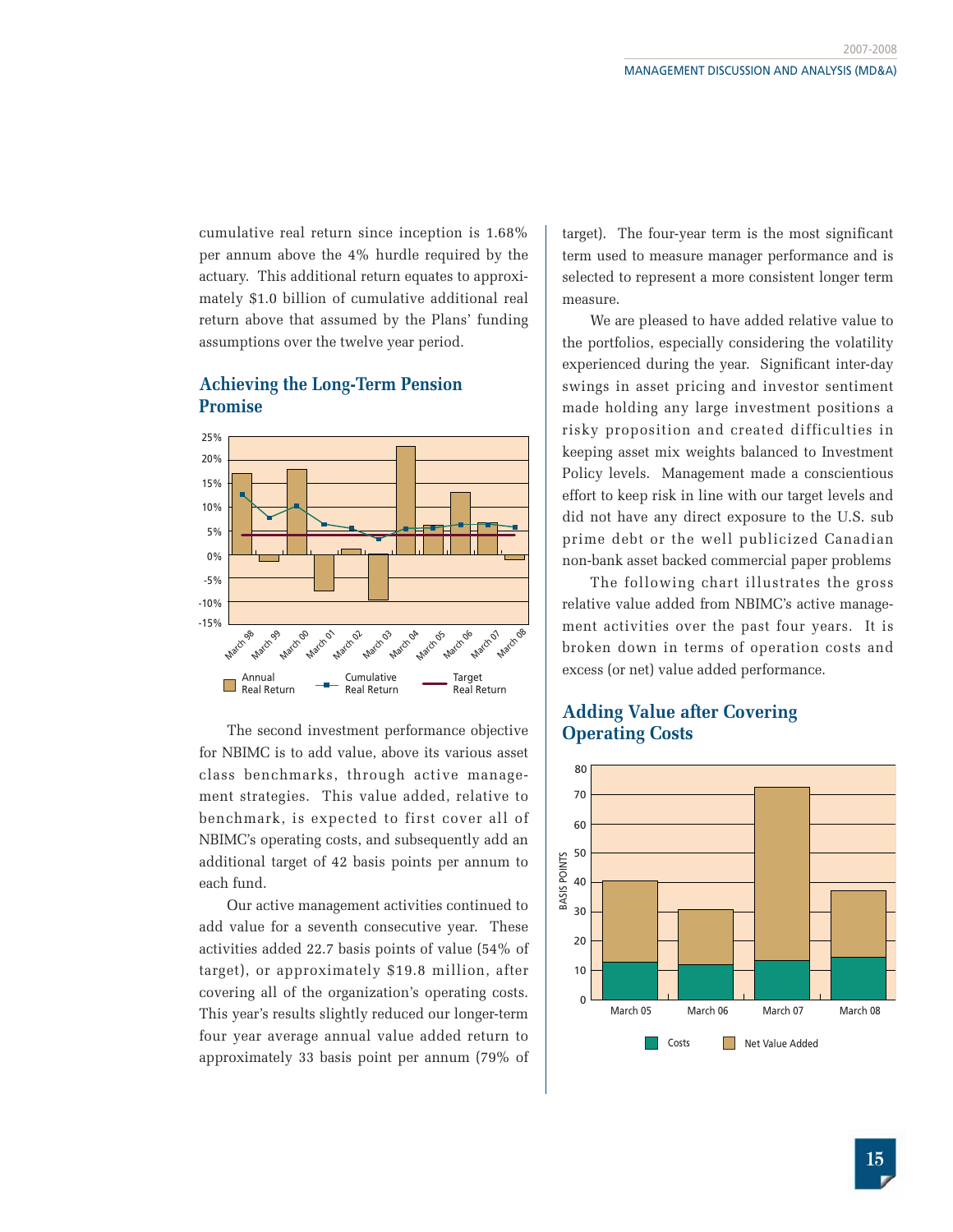#### **Risk Management**

In past annual reports we have reported on our disciplined focus on potential risk and how it is a critical part of NBIMC's investment management activities. Risk management is a key element in ensuring stability in both pension plan contributions and benefits, and making sure that our active investment management activities do not bring undue risk to the Plans' assets. All investment decisions are made in a risk context that not only focuses on the expected returns of our activities but also on the potential loss that could be realized by those activities.

NBIMC has developed a number of risk management processes that are continually reviewed by management. During the year we formalized these components into an Enterprise Risk Management Framework that can be found on our website at http://www.nbimc.com/Investments/Enterprise Risk.aspx. The Board evaluates management's assessment of each of the risks identified in the Framework on a quarterly basis.

Our risk processes can be summarized as follows:

- i) A Board risk management process, conducted with the support of our internal audit services firm, annually reviews eleven risk categories. These categories include:
	- investment risk.
	- human resources risk
	- technology risk
	- legal, regulatory compliance and policy compliance risk
	- governance risk
	- reputation risk
	- communications risk
	- business strategy risk
	- business environment
	- fiduciary risk
	- operational risk
- ii) A weekly risk measurement of the overall pension plans' funding ratio. This is reported to the Board on a quarterly basis.
- iii) A weekly risk measurement of NBIMC's active management activities.
- iv) A weekly Compliance Report on activities related to both investment policies and internal procedures. Investment Policy compliance is reported to the Board on a quarterly basis.
- v) A management-led Investment Risk Management Committee which reviews and considers for recommendation all proposed changes to internal operating procedures. This could include procedures that affect investment valuation, risk measurement, or proposed new investment activities and instruments. This Committee met on three occasions during the year.
- vi) An Information Technology Risk Management Committee that provides guidance to management on all technology related matters. This Committee met on three occasions during the year.
- vii) A business resumption and continuity plan.

Our internal audit service provider (a firm external to NBIMC) conducted a full review of NBIMC's Investment Policy Process and our Trading Practices during the year and subsequently reported their findings to our Audit Committee. They also followed up on management's actions with respect to recommendations relating to information technology strategy and controls and compliance processes and procedures that were reviewed and reported on last year. The internal audit provider works under the direction of the Board's Audit Committee and helps to review and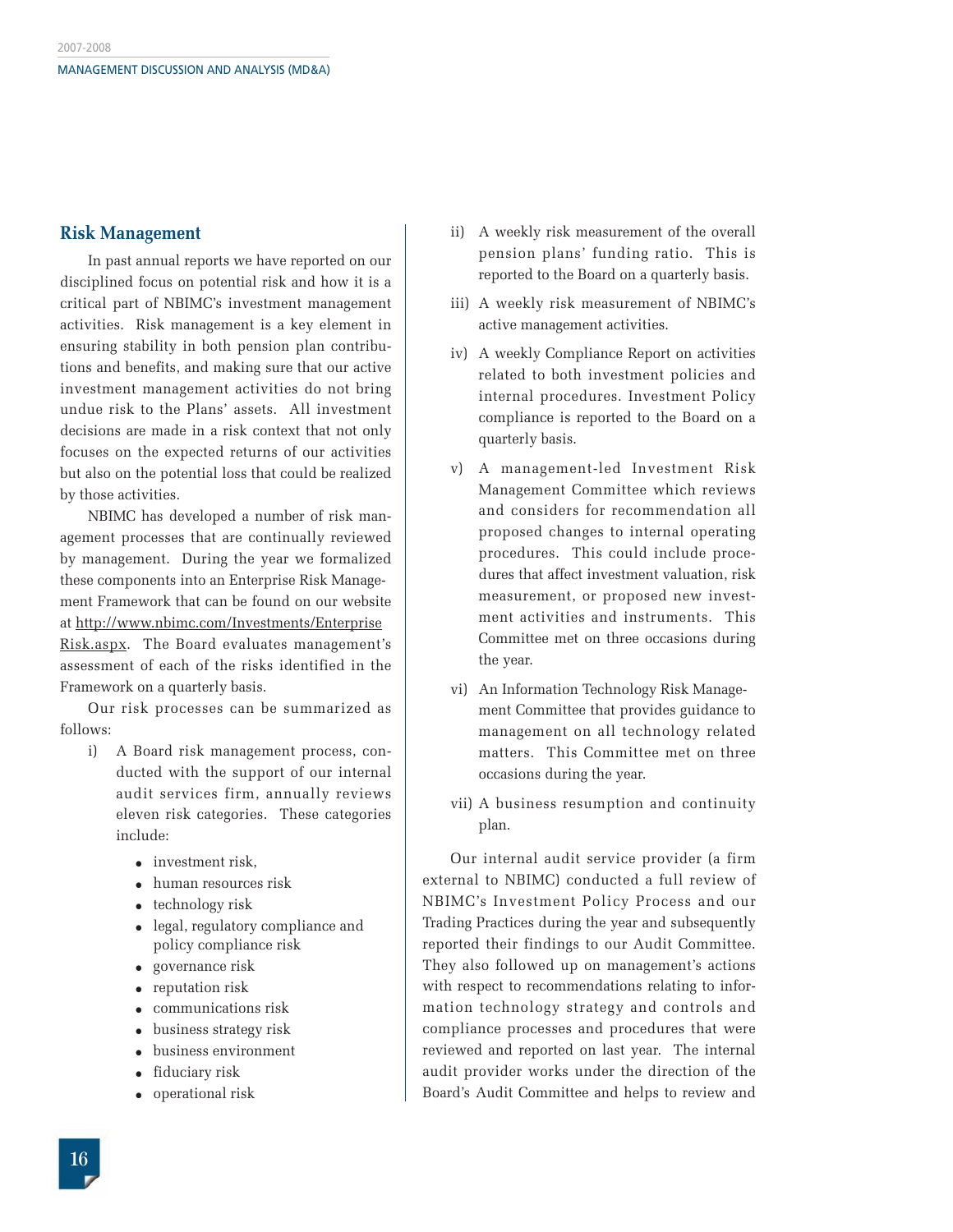provide advice on internal controls and processes within NBIMC.

As part of the follow-up to last year's information technology strategy audit, management completed an intensive review of our information technology infrastructure and benchmarked it against industry best practices. This project was completed with the help of an external consultant and is the first stage in a more detailed evaluation and technology planning project that will be undertaken in the year ahead.

Human resource risk is also an ongoing consideration of both management and the Human Resources and Compensation Committee of our Board. Projects that were completed during the year included the execution of our bi-annual Workplace Environment and Team Leaders surveys which are completed on a firm wide basis. Information gathered from these surveys help to both measure the success of various human

resource initiatives that are underway and to identify potential areas for improvement. Management also developed a Human Resources Plan during the year in order to provide a link to the objectives within the Strategic Plan that had been completed in the previous year.

A final point with respect to risk management is to note that in early May 2008 NBIMC invoked its Business Continuity Plan with respect to the flooding situation in the downtown Fredericton area. Through the execution of this plan we were able to relocate designated trading room and administrative staff to an interim operation centre within eight hours and provide operations on an uninterrupted basis for two full business days. While one creates these plans with the hope that they will never need to be used, its successful execution provides an additional level of comfort should we experience a similar type of event again.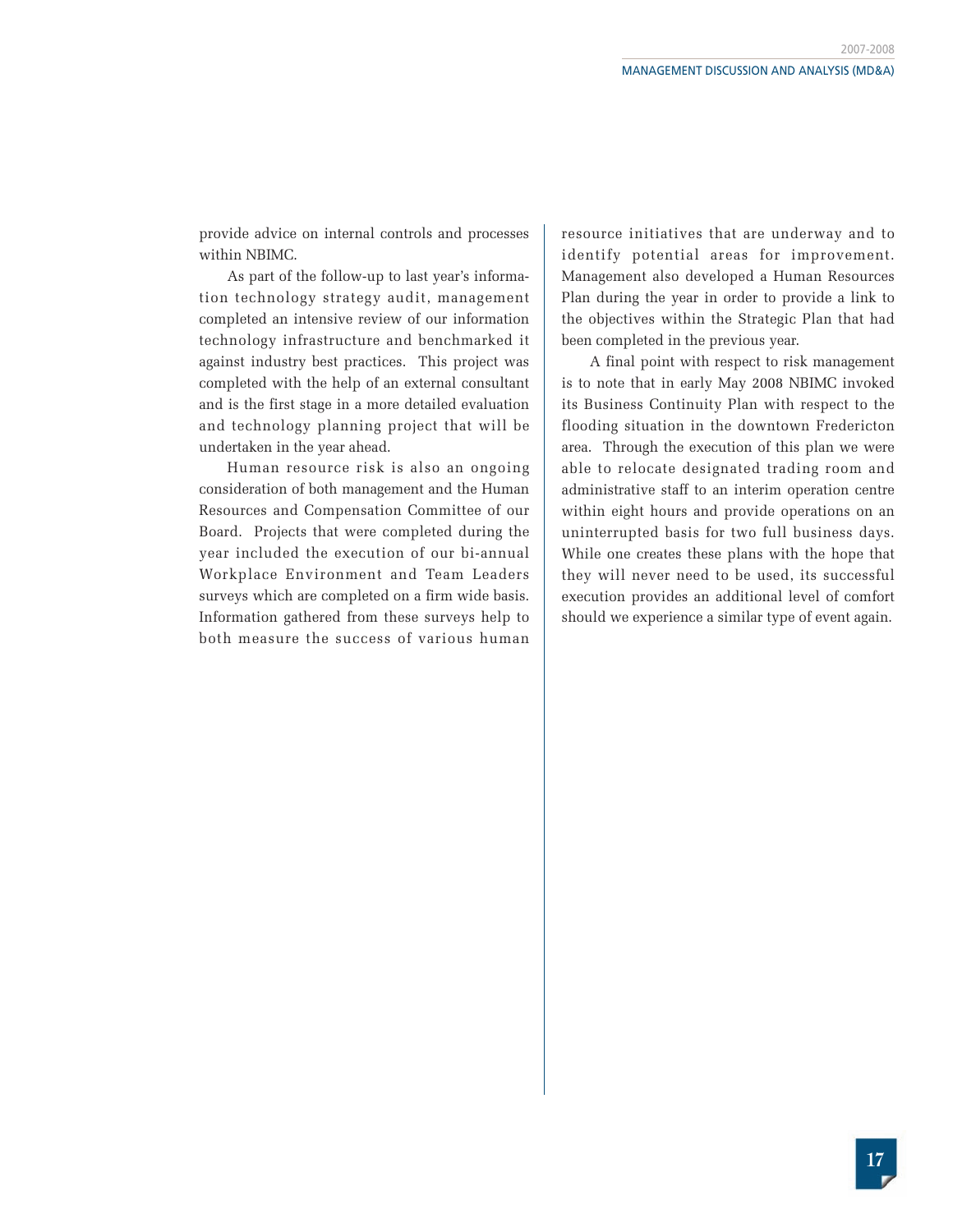# *Operating Costs*

perating costs are an important element to be deducted in the determination of the final net returns for assets under management. When comparing performance between funds it is important to ensure one is comparing net fund returns, not gross returns. Lower costs result in higher comparative returns. **O**

These expenses encompass all of the costs incurred by NBIMC to act as trustee for each pension fund, to manage the applicable assets, and to deploy our active management strategies. Cost minimization is an extremely important focus as it directly impacts each fund's net investment return, and is especially relevant in the current environment of lower return expectations across most asset classes. It is also important to note that NBIMC's active management performance is measured on a net basis after all operating costs are accounted for.

Typical investment industry practice is for managers to state their annual operating costs as a percentage of assets under management. In our case this would represent approximately 0.144% (14.4 basis points) versus 0.134% last year. Absolute operating expenses of approximately \$12.6 million were about \$1.3 million higher than the year prior, but within the fixed elements of our

budget for the current year. The increase can essentially be attributed to an increase in salary expenses, due to the addition of three new positions and increases based on the external compensation review conducted in the prior year, and greater securities custody expenses created from increased internal management efforts.

As we have discussed in the past, there are a number of ways that we attempt to benchmark the amount of our expenses versus peer fund managers. First of all we continue to compare favourably from internally conducted comparisons of information that becomes publicly available from the Annual Reports put forward by our public sector peer funds. We also compare favourably to external pension plan sponsor surveys. SEI Investments1 have published research indicating that the median annual manager operating costs, from a survey of Defined Benefit Pension plans with assets greater than \$1 billion, was 35.1 bp.

Based on these comparisons, we are again pleased to report that NBIMC's operating costs are very low compared to the average fund operating cost. Maintaining this low cost structure helps to maximize the assets that are available to pay pension benefits.

1. "2005 Pension Plan Sponsor Fee Survey", SEI Investments Canada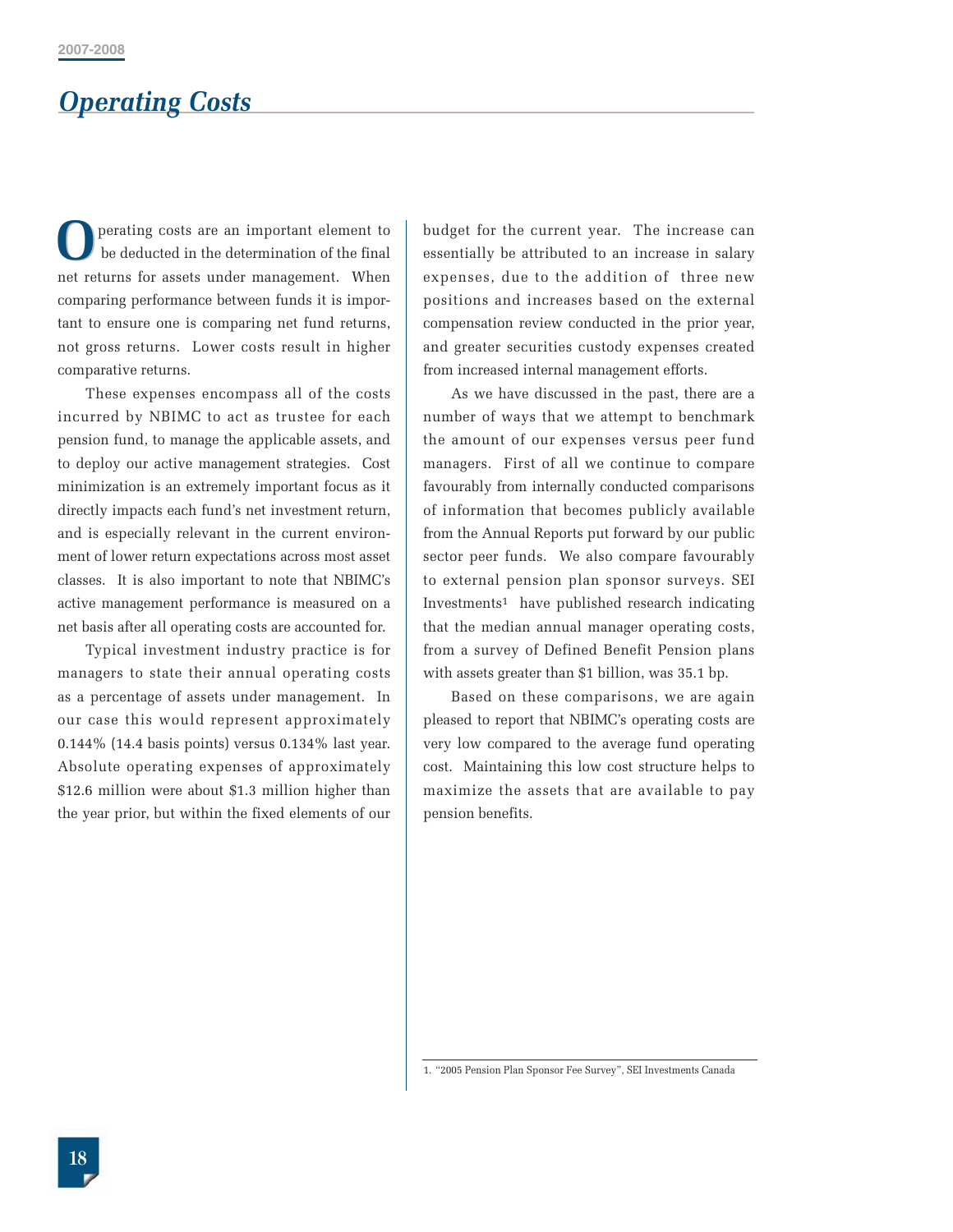### *Compensation*

#### **Human Resources and Compensation Committee Mandate**

The Human Resources and Compensation Committee (HRCC) assists the Board in fulfilling its obligations relating to the compensation of management and directors, leadership succession, and human resource policies and practices.

The Committee is composed of four directors and the Board Chair who serves on the Committee as an *ex officio* member. The Committee meets quarterly. External human resources consultants may be used to assist the Committee with fulfilling its mandate.

Committee members for the year ended March 31, 2008 were: Wiktor Askanas (Chairperson), Reno Thériault, Michael Walton, Joel Attis and Gilles Lepage *(ex-officio)*.

The HRCC's key responsibilities include:

- Oversight of an annual performance appraisal process for the President & CEO, including establishment of goals and objectives, and recommendations for compensation arrangements including incentive awards;
- Participation in effective Human Resource governance processes including development of NBIMC's Compensation Philosophy and revisions to employee benefit programs;
- Recommendation of changes to organization structure, appointment of officers, amendments to job descriptions, adjustments to competitive salary ranges and succession plans for key employees.

#### **HRCC's Key Activities in Fiscal 2008**

During the year ended March 31, 2008, the Committee completed the following key activities, among other matters:

- Revised the Committee's terms of reference and recommended approval by the Board of Directors;
- Approved the public posting of the Compensation Philosophy on NBIMC's website;
- Reviewed the annual performance appraisal of the CEO;
- Reviewed the succession plan for the senior leadership positions;
- Initiated development of a long-term human resources strategic plan to support the overall corporate strategic plan
- Approved the discretionary incentive pool for the year ended March 31, 2007;
- Oversaw the development of the weighting of the discretionary incentive pool to the strategic goals and annual business plan objectives for the year ended March 31, 2008.

#### **Corporate Compensation Philosophy**

NBIMC believes that achievement of its mission will be facilitated by having meaningful alignment between employee interests and corporate interests. Accordingly, NBIMC has developed a Compensation Philosophy to address the following objectives:

● Provide competitive, performance-based opportunities based upon market practices;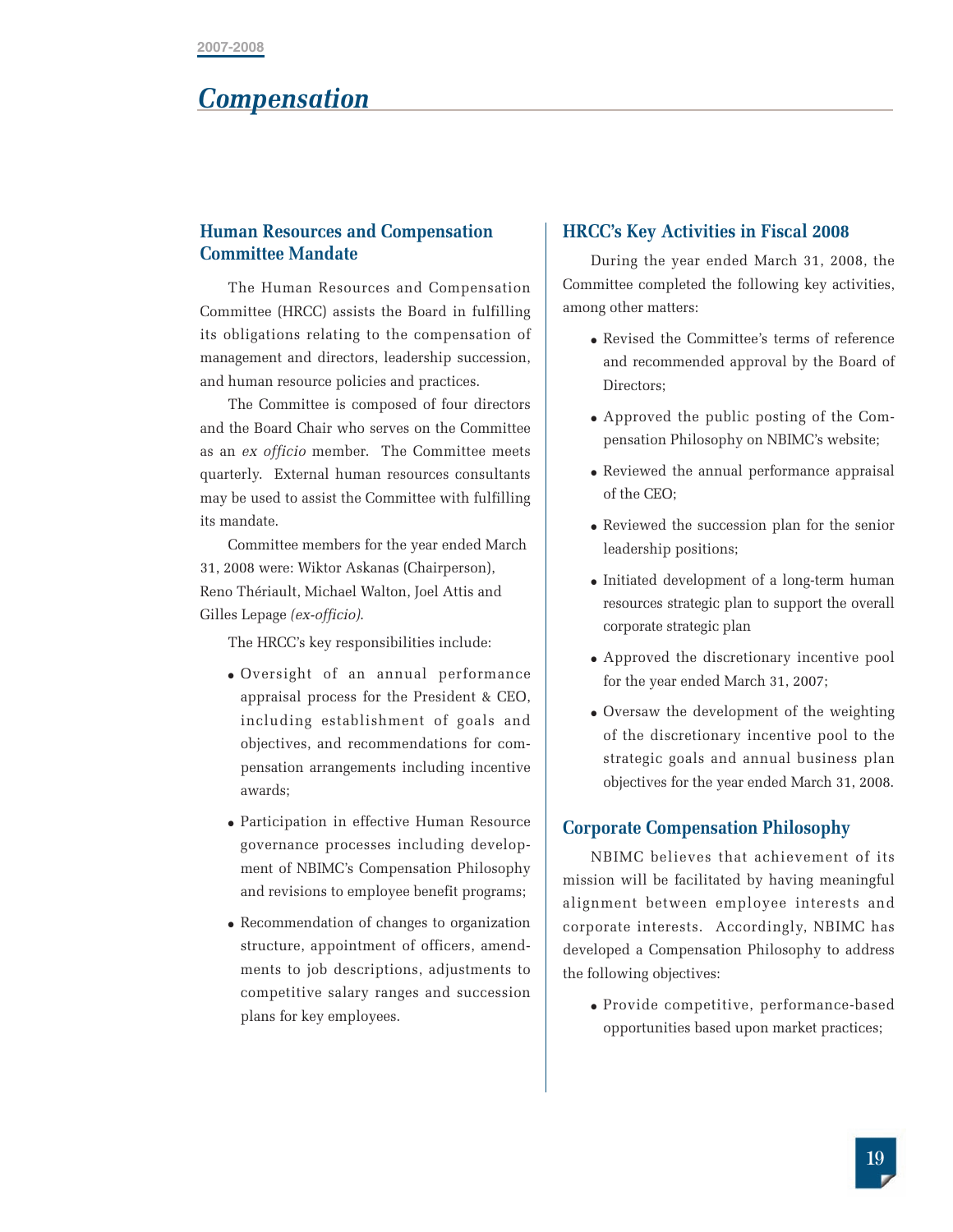- Attract and retain high-quality people;
- Reinforce the strategy, culture and investment policies of NBIMC;
- Promote awareness and attainment of individual, team and corporate strategic objectives;
- Enhance NBIMC's reputation as an employer of choice; and
- Treat employees fairly.

The compensation plan takes the form of salary and benefits, short-term investment-based incentives, annual individual and team discretionary awards, and a long-term incentive plan. The plan has been developed with the help of an external consultant to align with the above Compensation Philosophy.

#### **Executive Compensation**

#### **Salary and benefits**

Base salary is determined as a range of pay for each job position. Position raises are established after giving recognition to specific job responsibilities and are periodically benchmarked using external consultants and against external peer institutional pension fund surveys.

The HRCC further assists management to achieve NBIMC's strategic goal of attracting, developing and maintaining a highly skilled and experienced team of professionals to support the growth and diversity of investment options by benchmarking pay ranges regularly and examining the design and results of incentive plans annually to ensure compensation levels and practices are in line with peer firms in the investment industry.

NBIMC's employee benefits plan includes a defined benefit pension plan and retirement allowance outlined as follows:

#### *(a) Defined benefit pension plan*

All employees participate in the Public Service Superannuation Plan (PSSP). The PSSP provides for a pension upon retirement equal to 2% of the average annual salary for the five consecutive years of highest salary multiplied by the number of years of pensionable service. The plan is integrated with the Canada Pension Plan at age 65 and is indexed for inflation to a maximum of 5%.

#### *(b) Retirement allowance*

Each full-time employee with five or more years of continuous employment is entitled to a retirement allowance equal to five working days of pay for each full year of continuous employment up to a maximum of one hundred and twenty five working days, calculated on the level of salary at time of retirement or termination.

#### **Short-term incentive plans**

NBIMC has two separate short-term incentive plans (STIP), one for Investment and Research staff, the other for Finance and Administration staff. Every full-time employee with a minimum of six months employment is eligible for this incentive. The STIP is calculated as a percentage of salary, weighted to reflect the role and impact the position has on achievement of corporate business plan objectives. Each STIP includes components based on investment results, team results and individual results. Investment performance is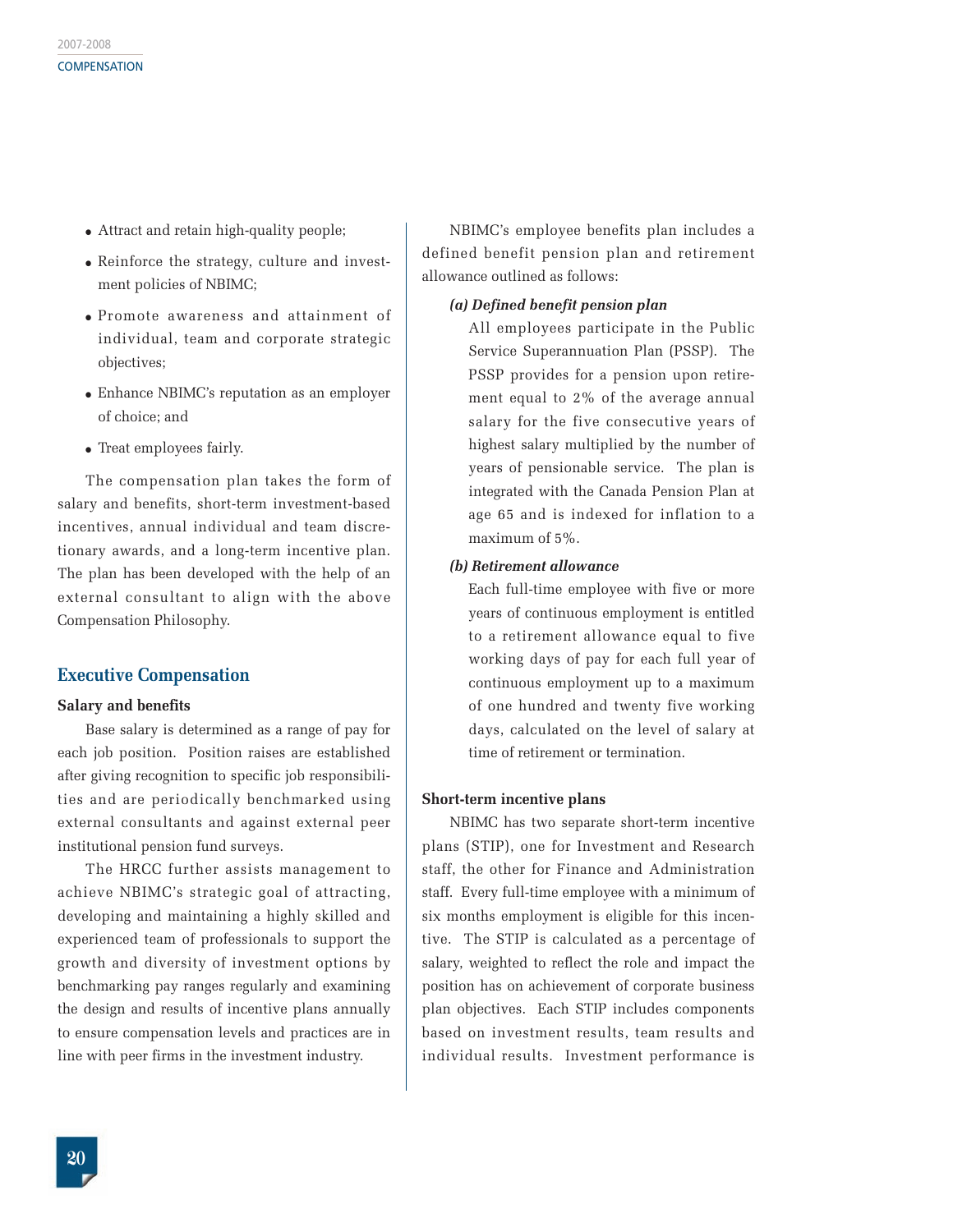measured on results in excess of Board-approved benchmarks. The HRCC also approves a discretionary component determined by comparing team and individual annual business plan achievements to targets established in the five year corporate strategic plan. The overall discretionary amount is then allocated by management based on team and individual contribution to the business plan achievements.

The annual incentive plan for Investment and Research staff reflects investment performance based on a combination of total fund and asset class performance covering both a one year and four year result as well as the discretionary component. The weighting of the investment performance component is a function of an individual's influence on the investment results. In addition, Investment and Research staff receive a relatively lower weighting of annual investment results relative to longer-term results to reinforce the importance of consistency over a longer period.

The annual incentive for the Finance and Administration staff is also designed to align the interests of staff with corporate objectives. Accordingly, a relatively small proportion of the annual incentive for this staff is based on investment performance while a relatively large proportion recognizes individual and team contribution to achievement of annual business plan objectives.

#### **Long-term incentive plans**

NBIMC also has a long-term incentive plan for Investment and Research staff plus the Chief Financial Officer. It is designed to reinforce the alignment of employee interests with long-term corporate strategy and assist in attracting and retaining key personnel. The LTIP provides eligible employees, who have at least four years of employment with NBIMC, with a performance oriented incentive that reinforces the long-term investment performance objective. The LTIP is based on performance in excess of Board-approved benchmarks measured over a retroactive period of four consecutive fiscal years.

Specific compensation information for the organization is published annually by the Office of the Comptroller for the Province of New Brunswick in the Public Accounts.